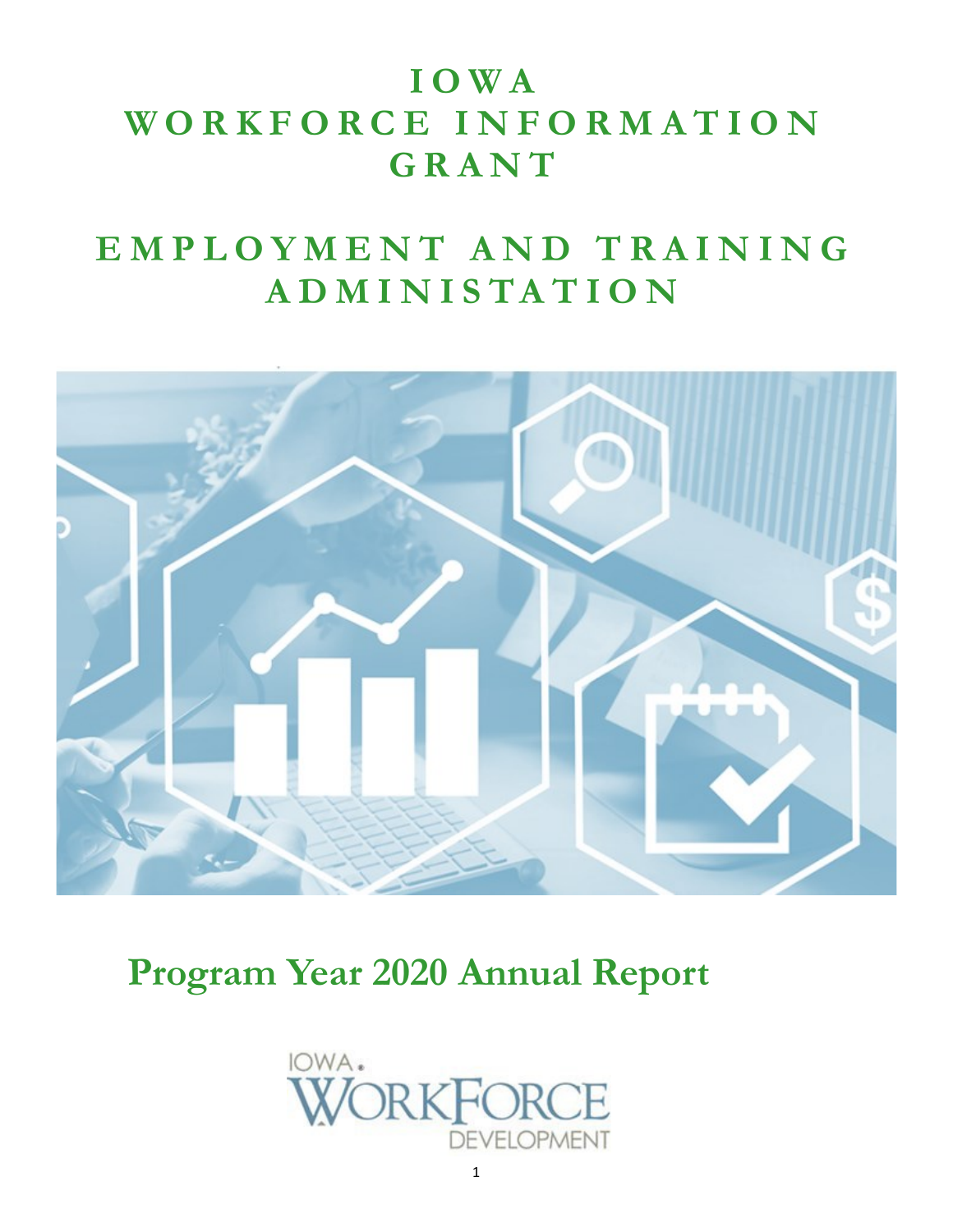#### **Introduction**

The mission of the Labor Market Information (LMI) Division of Iowa Workforce Development (IWD)I s to produce and deliver information in a reliable and timely manner in order to assist with data-driven planning for job seekers, decision makers, businesses, career and educational programming, and economic development.

The products and services of the LMI Division serves economic developers, employers, educational institutions, job seekers, government agencies, legislators, counselors, educators, community organizations, labor organizations, grant writers, researchers, consultants, Iowa Workforce Development staff and other agency partners.

The LMI Division is staffed with two Bureau Chiefs and twenty-four team members. One Bureau Chief over sees the Bureau of Labor Statistics Cooperative Programs which includes: Current Employment Statistics, Local Area Unemployment Statistics, Occupational Employment Statistics, Quarterly Census of Employment and Wages, and the national Automated Current Employment Statistics. She is also responsible for the Employment and Training administration's Workforce Information Grant.

The second Bureau Chief oversee the creation of customized research and analysis products for the IWD Director, Governor's Office, nurses and healthcare providers, veterans, registered apprenticeship, education and community colleges. His team also regularly produces information such as College Student Retention, Education Outcomes, Employment Benefit Analysis, Laborshed Studies and Workforce Needs Assessment.

The Division's staff collects, analyzes and prepares a wide array of valuable data that is accurate and timely for the State, Iowa Workforce Development Regions and customized areas. In addition, presentations, surveys, reports and customized research are produced.

#### **Iowa's Labor Market Information Website**

The LMI website committee consists of both Bureau Chiefs and the staff each assigned to participate in regularly held meetings to discuss tasks and make assignments. The committee also met with an IT staff member, IWD's Public Information Officer and a member of IWD's Communication team.

Iowa's Labor Market Information website, [www.iowalmi.gov,](http://www.iowalmi.gov) displays current and historical data by various time frames and using the Tableau platform. This provides users with the ability to have interactive control, embed and share features, and download and print data. They can also create, share and save attractive visualizations. The information is provided in various formats such as comma-separated, excel and pdfs.

Enhancements continued on the website based on the committee's knowledge, user feedback and requested additions and changes. The front page was significantly modified to mirror the agency's homepage layout and color palette.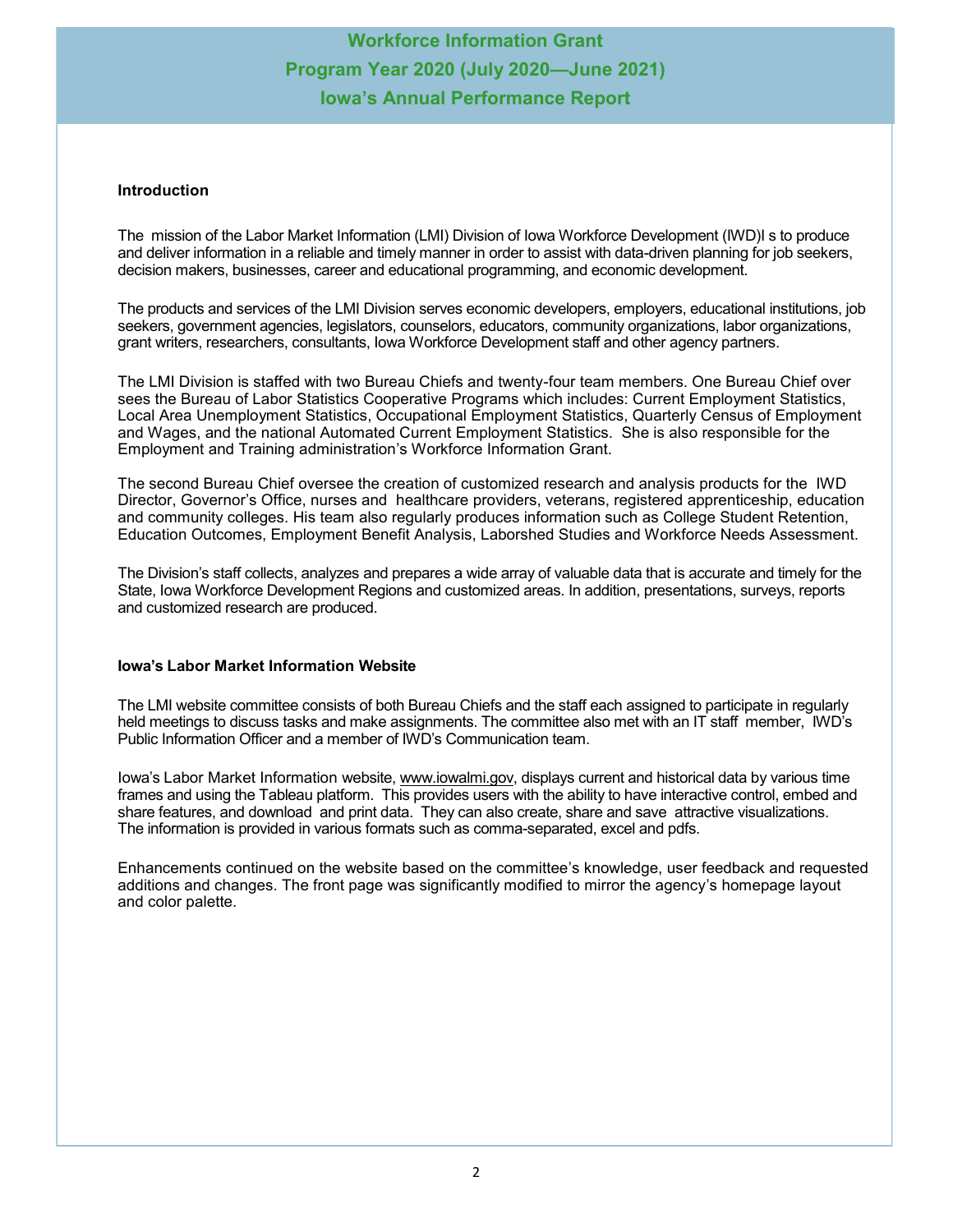#### **The following enhancements were made to the LMI website during the program year:** .

- Additional information was added to the Frequently Asked Questions.
- Iowa Unemployment Insurance Statistics was updated weekly.
- Weekly Unemployment Insurance Statistics data for counties were updated weekly.
- Unemployment Insurance Initial Claims were frequently updated.
- The LMI Site Guide was updated.
- LMI Website Analytics were ran monthly through December 2020 and shared with the LMI website team.
- The 2019 1-year American Community Survey estimates and the 2020 5-year American Community Survey estimates were added for 9 demographic data sets for Iowa, Metropolitan Statistical Areas and Counties.
- Updated the footer on several pages.
- Updated tabs on the LAUS page and expanded the visualization to create a larger view.
- Made adjustments to the spacing on the CES page.
- Added Equal Employment Opportunity resources.
- Added COVID-19 data resources.
- Added pandemic recession bands on charts.
- Updated the Licensed Occupations visualizations.
- Working on updating occupational projections visualizations.
- Data points on the LMI website home page were changed periodically. The data points featured Quarterly Census of Employment and Wages industry, occupational wage, occupational projections, and a wild card such as information on Unemployment Insurance or research data.
- Periodically sent out LMI email blasts regarding the availability of updated data for the Iowa Wage Report, Workforce Needs Assessment, Short-Term Industry and Occupational Projections for the state and regions, and Employment Benefit Analysis.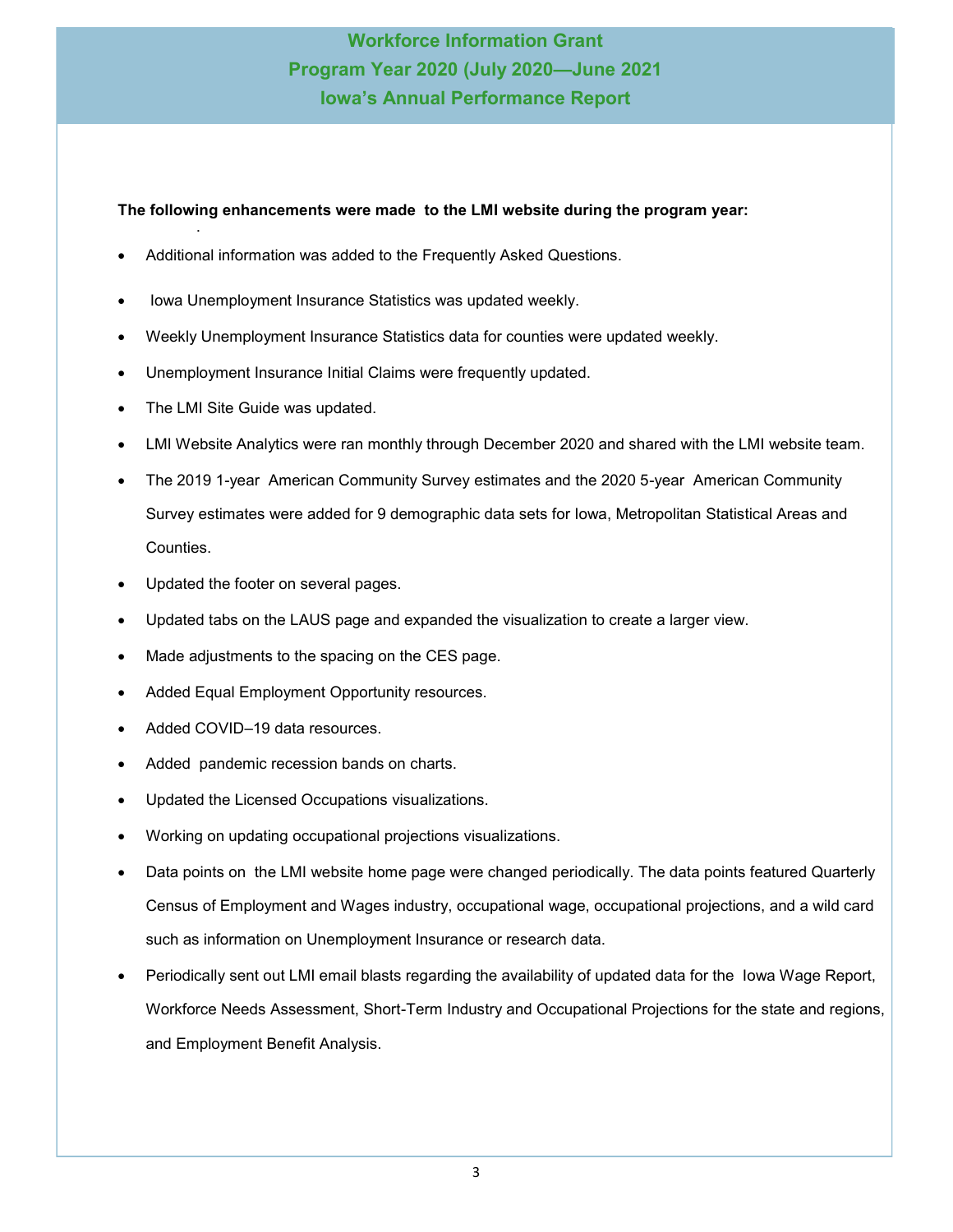The LMI website has six tabs with each one including data related to the subject.

**LMI Home** is the introduction and description of the Labor Market Information Division. The page provides blocks with links to the labor force data total nonfarm employment, occupational wage data, unemployment insurance statistics, news and headlines, quarterly wages and employment, occupational projections and a wild card.

#### **Indicators are the most frequently updated pieces of information and includes the following:**

- Current Employment Statistics which measures the monthly state and local nonfarm employment and wages for current and historical data for the State, Metropolitan Statistical and rural counties.
- Unemployment Insurance Statistics provides information on the number of unemployment insurance recipients and benefits paid by county and statewide unemployment insurance workload reporting data, employer contribution data, claims by industry and UI trust fund solvency analysis.
- Unemployment Rate and Labor Force is the Local Area Unemployment Statistics that produce monthly and annual labor force estimates for **t**he state, counties, metropolitan statistical areas, districts and other geographies.

#### **Industry information relates to businesses and includes the following:**

- Employer Database makes available privately collected information by the Infogroup on Iowa businesses. The database includes the name, address, contact information industry description and size for each of the businesses.
- Industry Forecasts provide long-term and short-term projections on expected growth and decline for a ten-year and two-year period for the State and Iowa Workforce Development regions.
- Industry Profiles presents an analysis and comparison of twenty major sectors at the state level using data from the Quarterly Census of Employment and Wages program, Local Employer Household Dynamics and the Employer Database.
- Staffing Patterns offers detailed information on the industries that employ specific occupations in conjunction with the [occupational projections](https://www.iowaworkforcedevelopment.gov/occupational-projections) for the State and by Iowa Workforce Development regions.
- Quarterly Employment and Wages furnishes industry data on wages, employment and the number of business establishments for the State and counties.

#### **Occupation provides information that relates to jobs and includes the following:**

- Career Exploration Resources supplies information for individuals looking to plan or change careers that include occupational profiles, forecasts, STEM Jobs, Green Jobs, high demand jobs, and outlooks. The reports are provided for the State and each Iowa Workforce Development region.
- Iowa Licensed Occupations presents information on occupations that require a license, certificate or commission issued at the State level.
- Occupation Forecasts which provide long-term and short-term projections on expected growth and decline for a ten-year and two-year period for the State and Iowa Workforce Development regions.
- Occupational Wages and Employment include the Iowa Wage Report which was developed with data from the Bureau of Labor Statistics [Occupational Employment Statistics employment and wages program.](https://www.iowaworkforcedevelopment.gov/oes) Wage estimates are updated using the Employment Cost Index to make them current.
- Staffing Patterns offers detailed information on the industries that employ specific occupations in conjunction with the [occupational projections](https://www.iowaworkforcedevelopment.gov/occupational-projections) for the State and by Iowa Workforce Development regions.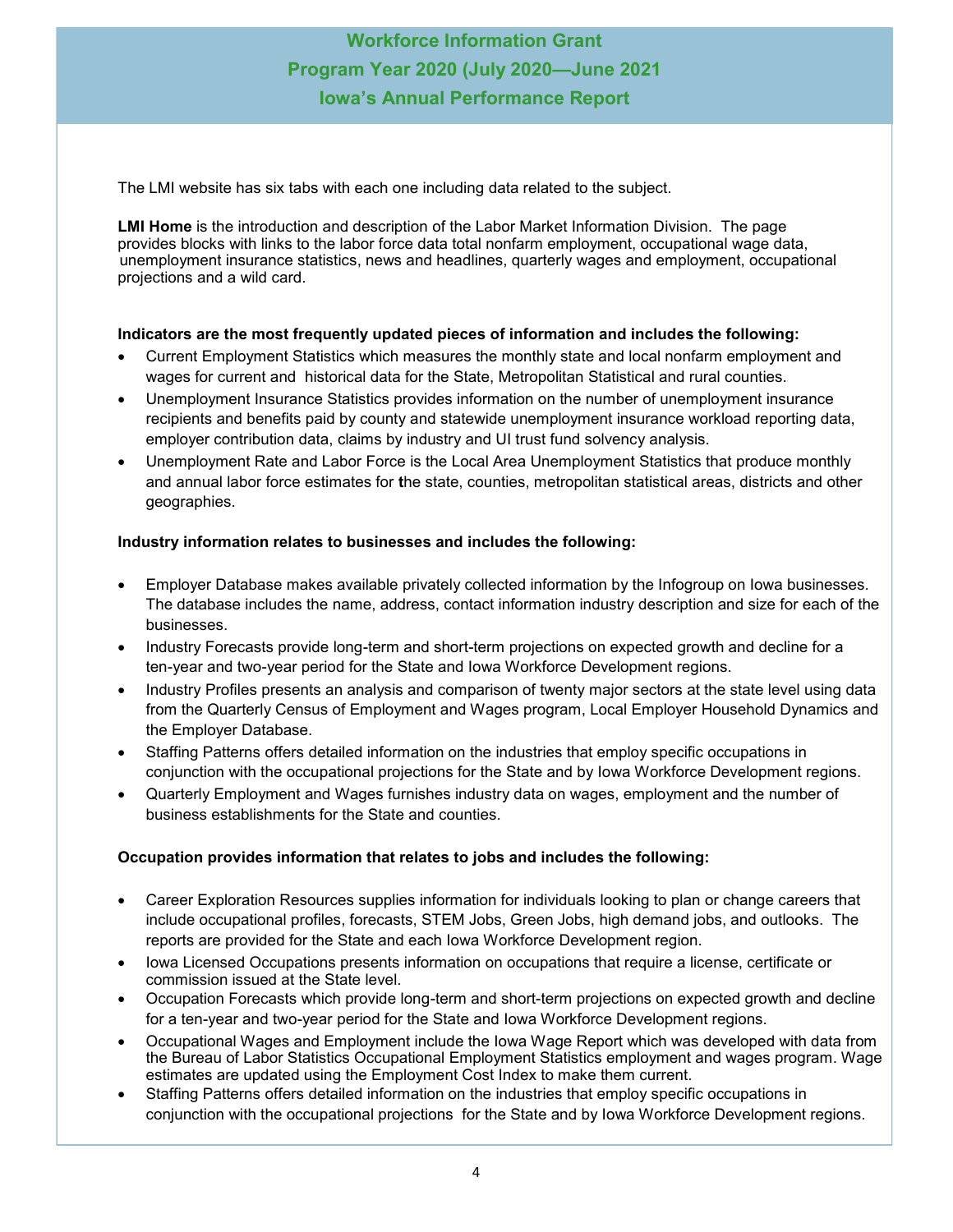#### **Research lists the current research products conduced by the Labor Market Information Division.**

- College Student Analysis displays the results of Iowa's surveyed postsecondary institutions and shows students field of study, desired occupation/industry, benefits, intention to live in Iowa and aspects that impact students desire to stay or relocate.
- Education Outcomes research was created to assist colleges and universities with determining the effectiveness of the educational programming by matching education data to employment and wage information.
- Employment Benefit Analysis is based on data from an employer survey which gives information on the benefits offered by Iowa employers.
- Laborshed Studies is the a supply-side analysis that reports on the labor availability of individuals 18 to 64 years of age and their workforce characteristics.
- Regional Profiles are reports on Iowa Workforce Development regions that include industry employment and wages, population, labor force data, and high demand occupations.
- Workforce Needs Assessment are the results of an Iowa employer survey that identifies current and pending job vacancies, skills and estimated wages paid compiled for the State, Iowa Workforce Development Regions and Economic Development Marketing Regions.

#### **Resources contains links to additional information.**

.

- Frequently Asked Questions for many of the Labor Market Information products.
- News Releases and Announcements give the recent changes and updates to the LMI website.
- Outside Resources links to external websites that contain helpful information.
- Site Guide explains the data and publications found on the LMI Website.
- Special Publications are additional reports not found in the prescribed content areas of the LMI website.
- Subscribe to Mailing List allows users to sign up to receive Labor Market Information announcements and data releases.
- Tableau Guide provides helpful tips and tricks using the interactive LMI website.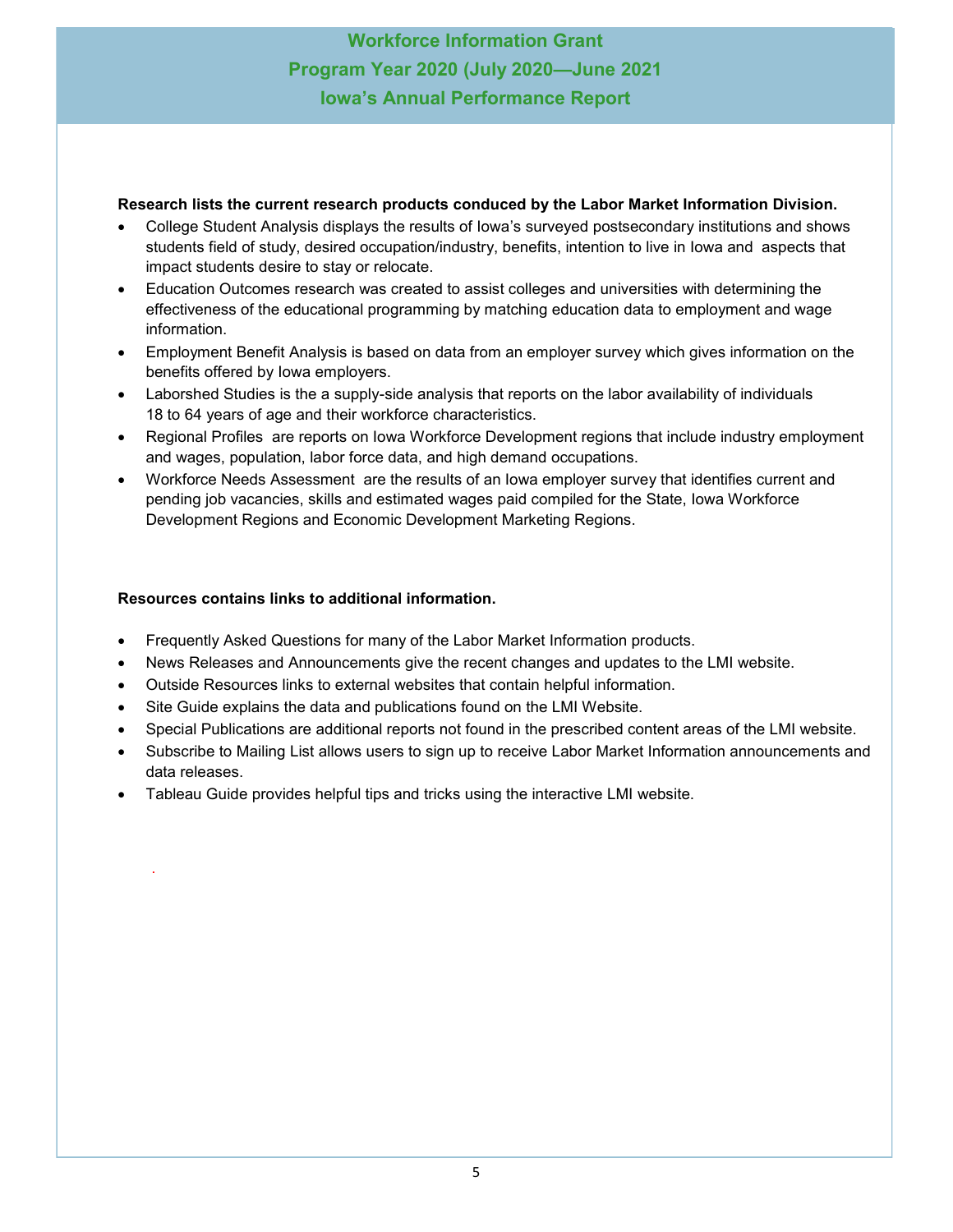#### <span id="page-5-0"></span>**Workforce Information Database (WID)**

The Workforce Information Database (WID) provides a standard collective structure to store and support the state's data using integrated information. Standardized tables create an information delivery system that supplies comparable data. The WID is an essential tool for updating IWD's labor market information website: [www.iowa.lmi.gov](http://www.iowalmi.gov) which is available to the public.

IWD continues to populate, maintain, and update the WID built on the common structure provided by ETA. Not only is the WID the corner stone for the LMI website, it is also used for product development in the LMI Division, providing information for customized data requests, and warehouses workforce information and economic data from a variety sources.

The WID is using version 2.8 for all core tables, is up to date on all the core tables and the Lookup table was updated with new geographical data which provides our customers with the most current and accurate data. We are in the process of adding and expanding non-essential licensing and other associated tables to version 2.8 to create additional tables to assist in responding to our customers data needs.

The WID provides customers such as researchers, government entities, state agencies, educational institutions, local boards with a source of current data and can provide opportunities for future data driven collaborations.

Funds provided by the WIG support the staff responsible for this activity.

#### **Occupational Licensing Information**

All of Iowa's licensing agencies websites were reviewed that issue a state license, certificate or commission to obtain, verify and make changes to the licensing information.

Also the core tables of LICAUTH, LICENSE, AND LICXOCC were updated with the 2.8 version of the Workforce Information Database.

The licensing files were submitted to the Analyst Resource Center who provided the information to CareerOneStop to use as a source in the License Finder. This process assists users by providing access to current license requirements and licensing entities.

The information was published on the Labor Market Information website and can be found at: [https://www.iowaworkforcedevelopment.gov/iowa](#page-5-0)-licensed-occupations

Funds provided by the WIG support the staff responsible for this activity.

#### **Employer Database**

Data Axle provided information for the Employer Database in the fall of 2019 and spring of 2020. The Employer Data is current and available in a limited capacity due to the licensure agreement on the LMI website.

The Employer Database provides jobseekers with a plethora of information about Iowa employers which can assist them in making informed decision regarding employment.

Funds provided by the WIG support the staff responsible for this activity.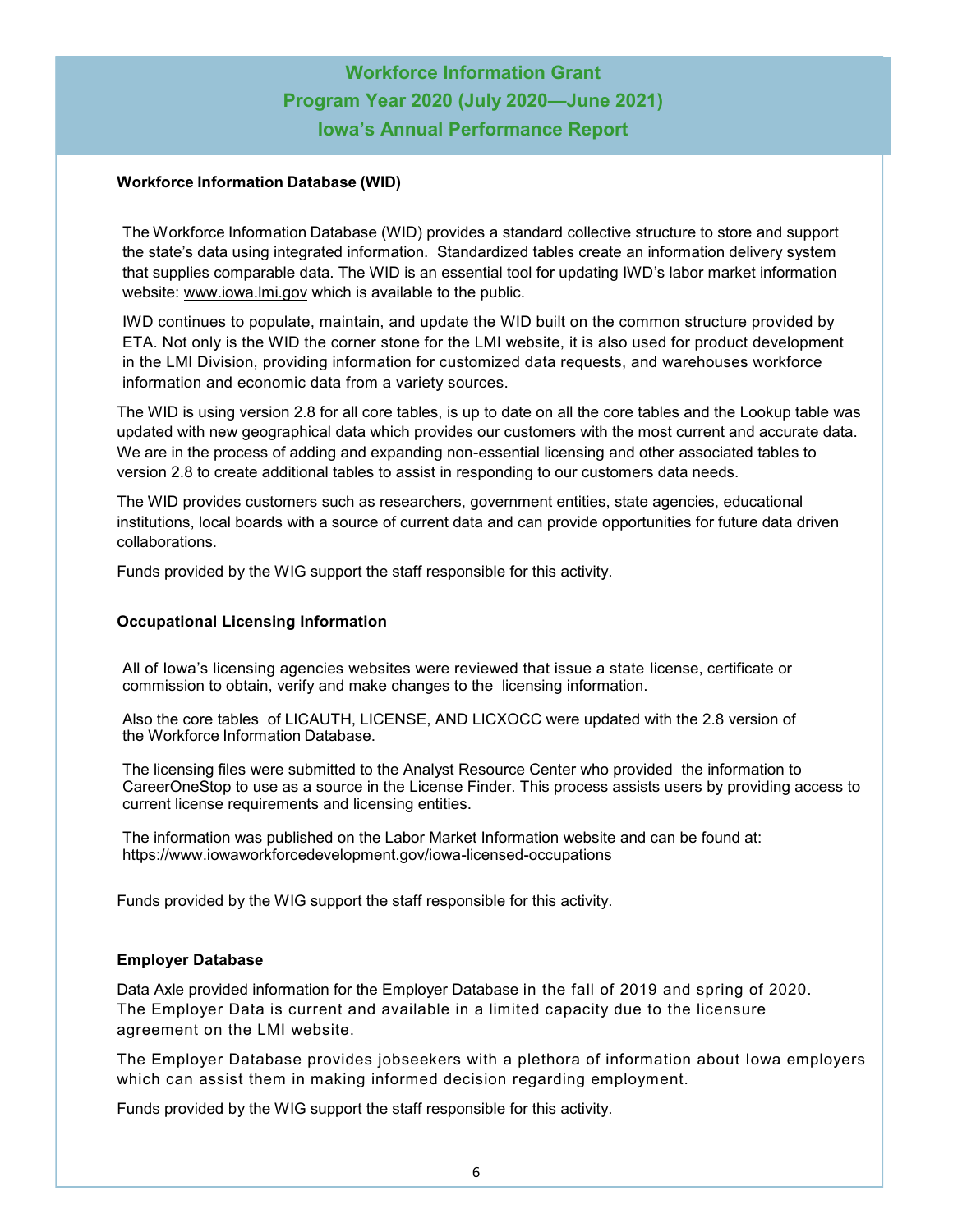### **Workforce Information Database (WID)**

| <b>Core Table Updates</b>     | <b>Type</b> | <b>Current</b><br><b>Version</b> | <b>Update Frequency</b>                                                                                                                 |  |  |  |
|-------------------------------|-------------|----------------------------------|-----------------------------------------------------------------------------------------------------------------------------------------|--|--|--|
| <b>CES</b>                    | Data        | 2.8                              | Monthly                                                                                                                                 |  |  |  |
| <b>EMPDB</b>                  | Data        | 2.8                              | <b>Bi-Annually</b>                                                                                                                      |  |  |  |
| <b>INDUSTRY</b>               | Data        | 2.8                              | Quarterly                                                                                                                               |  |  |  |
| <b>IOMATRIX</b>               | Data        | 2.8                              | <b>Bi-Annually</b>                                                                                                                      |  |  |  |
| <b>IOWAGE</b>                 | Data        | 2.8                              | Annually                                                                                                                                |  |  |  |
| LABFORCE                      | Data        | 2.8                              | Monthly<br>Annually<br>Annually<br>Quarterly<br><b>Update Frequency</b><br>Annually<br>Quarterly<br>As Needed<br>As Needed<br>Quarterly |  |  |  |
| LICAUTH                       | Data        | 2.8                              |                                                                                                                                         |  |  |  |
| <b>LICENSE</b>                | Data        | 2.8                              |                                                                                                                                         |  |  |  |
| <b>POPULATN</b>               | Data        | 2.8                              |                                                                                                                                         |  |  |  |
|                               |             |                                  |                                                                                                                                         |  |  |  |
| <b>Other Table Updates</b>    | <b>Type</b> | <b>Current</b><br><b>Version</b> |                                                                                                                                         |  |  |  |
| <b>AREATYPE</b>               | Lookup      | 2.8                              |                                                                                                                                         |  |  |  |
| <b>CPI</b>                    | Data        | 2.8                              |                                                                                                                                         |  |  |  |
| <b>GEOG</b>                   | Lookup      | 2.8                              |                                                                                                                                         |  |  |  |
| <b>INDCODES</b>               | Admin       | 2.8                              |                                                                                                                                         |  |  |  |
| <b>INDUSTRY MASKED</b>        | Data        | 2.8                              |                                                                                                                                         |  |  |  |
| <b>LABFORCE PARTICIPATION</b> | Data        | 2.8                              | Monthly                                                                                                                                 |  |  |  |
| LABFORCE UNROUNDED            | Data        | 2.8                              | Monthly                                                                                                                                 |  |  |  |
| LICXOCC                       | Crosswalk   | 2.8                              | Annually<br>As Needed<br>As Needed<br>As Needed<br>As Needed<br>Annually<br>Annually                                                    |  |  |  |
| <b>MATXIND</b>                | Crosswalk   | 2.8                              | Annually<br>Annually<br>Annually<br>Annually                                                                                            |  |  |  |
| <b>MATXOCC</b>                | Crosswalk   | 2.8                              |                                                                                                                                         |  |  |  |
| <b>OCCCODES</b>               | Admin       | 2.8                              |                                                                                                                                         |  |  |  |
| <b>OCCTYPES</b>               | Lookup      | 2.8                              |                                                                                                                                         |  |  |  |
| LICCONTINUINGEDU              | Data        | 2.8                              |                                                                                                                                         |  |  |  |
| <b>LICENSEACTIVESTATUS</b>    | Data        | 2.8                              |                                                                                                                                         |  |  |  |
| <b>LICENSECERTIFICATION</b>   | Data        | 2.8                              |                                                                                                                                         |  |  |  |
| LICENSECRIMINAL               | Data        | 2.8                              |                                                                                                                                         |  |  |  |
| <b>LICENSEEDUCATION</b>       | Data        | 2.8                              |                                                                                                                                         |  |  |  |
| <b>LICENSEEXAMS</b>           | Data        | 2.8                              |                                                                                                                                         |  |  |  |
| <b>LICENSEEXPERIENCE</b>      | Data        | 2.8                              | Annually                                                                                                                                |  |  |  |
| <b>LICENSEPHYSICALREQS</b>    | Data        | 2.8                              | Annually                                                                                                                                |  |  |  |
| <b>LICENSETYPES</b>           | Data        | 2.8                              | Annually                                                                                                                                |  |  |  |
| LICENSEVETERAN                | Data        | 2.8                              | Annually                                                                                                                                |  |  |  |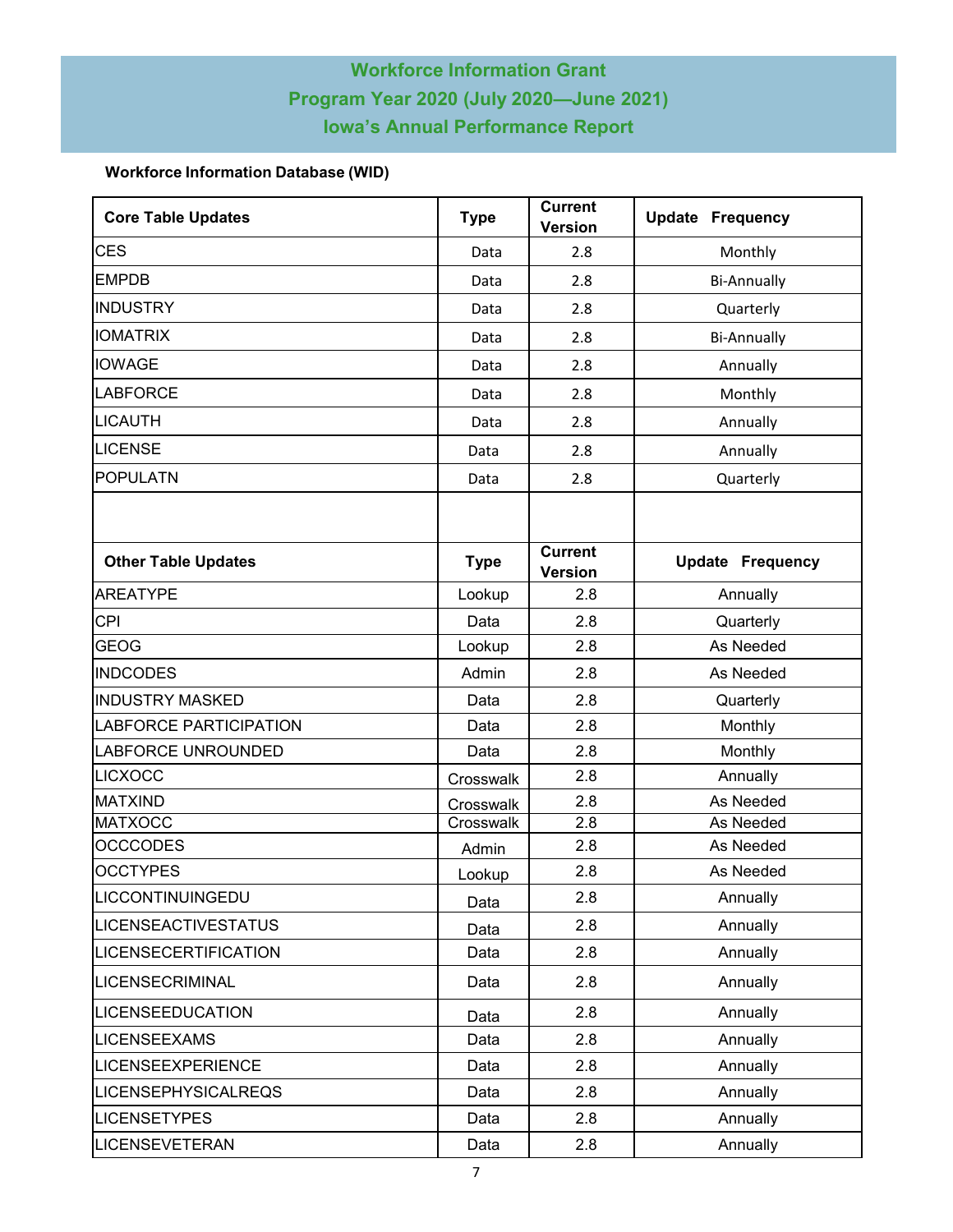#### **LMI Website Analytics**



Published: Jun 29, 2017 Updated: Dec 2, 2020

The LMI Division pulled monthly analytics for the LMI website which provided a snapshot of our users interests. Due to a system change the most current data available is for November 2020 as pictured above.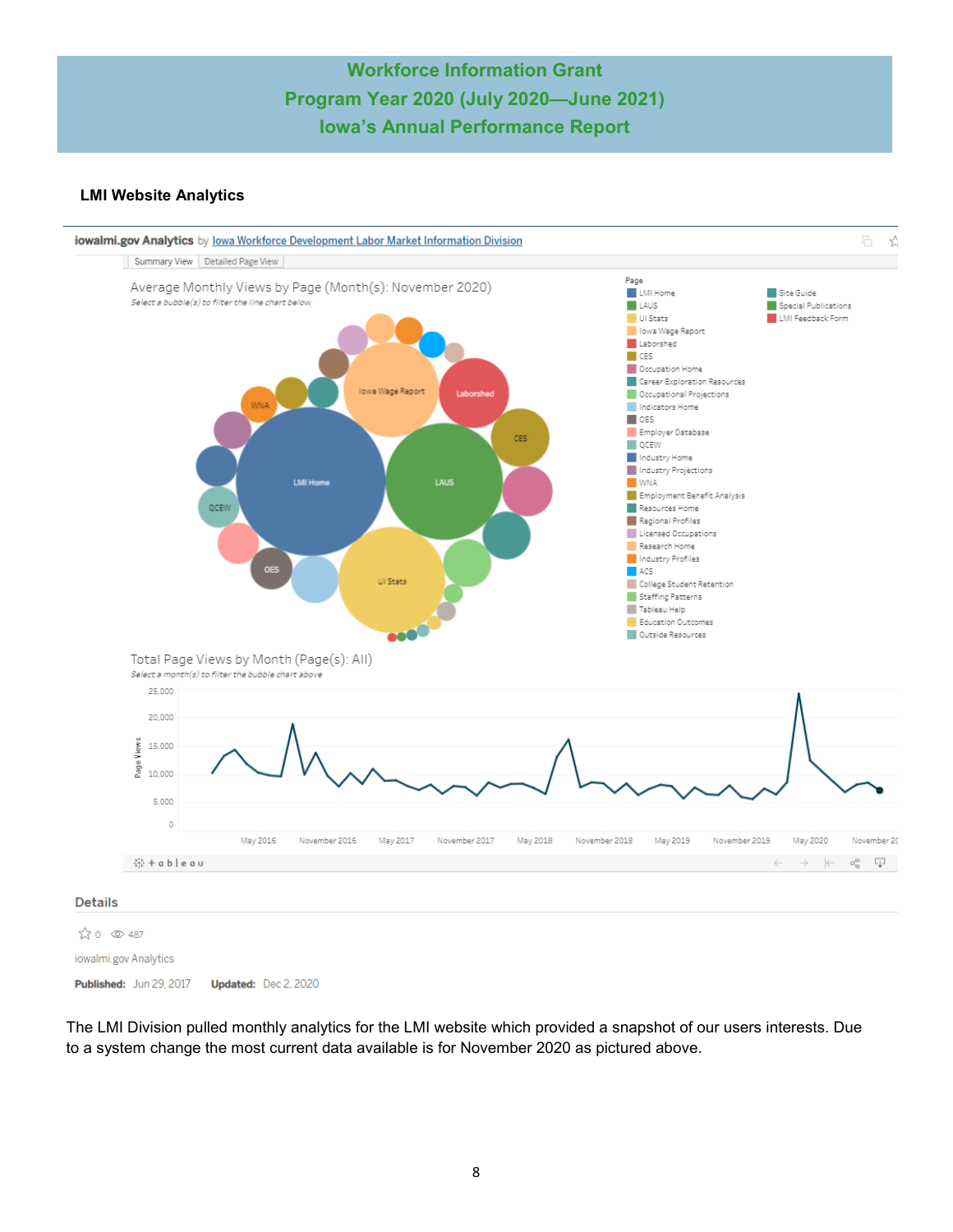#### **LMI Website Analytics**

| ₹<br>(AII)                                               |                                       | Detailed Page Statistics (definitions below)                                                                                                                                                                                                                                                                                                                                                                                                                                                                                                                         |          |                   |                                       |                                             |                              |                         |                       |
|----------------------------------------------------------|---------------------------------------|----------------------------------------------------------------------------------------------------------------------------------------------------------------------------------------------------------------------------------------------------------------------------------------------------------------------------------------------------------------------------------------------------------------------------------------------------------------------------------------------------------------------------------------------------------------------|----------|-------------------|---------------------------------------|---------------------------------------------|------------------------------|-------------------------|-----------------------|
| Page(s) to Show in Table:                                | Month<br>$\equiv$<br>of Mo.           | Page                                                                                                                                                                                                                                                                                                                                                                                                                                                                                                                                                                 | $\equiv$ | Page $=$<br>Views | Unique Page                           | Average<br>Views Time on Page               |                              | Entrances Bounce Rate   | <b>Exit Rate</b>      |
| $\sqrt{(All)}$                                           | November                              | LMI Home                                                                                                                                                                                                                                                                                                                                                                                                                                                                                                                                                             |          | 1.754             | 1.346                                 | 00:01:19                                    | 870                          | 41.5%                   | 35.4%                 |
| $\sqrt{ }$ ACS                                           | 2020                                  | LAUS                                                                                                                                                                                                                                                                                                                                                                                                                                                                                                                                                                 |          | 1,080             | 890                                   | 00:03:41                                    | 469                          | 64.2%                   | 58.4%                 |
| Career Exploration Resources                             |                                       | UI Stats                                                                                                                                                                                                                                                                                                                                                                                                                                                                                                                                                             |          | 889               | 776                                   | 00:03:46                                    | 592                          | 79.8%                   | 70.6%                 |
| $\sqrt{C}$ CES                                           |                                       | Iowa Wage Report                                                                                                                                                                                                                                                                                                                                                                                                                                                                                                                                                     |          | 715               | 554                                   | 00:02:39                                    | 375                          | 54.5%                   | 50.4%                 |
| V College Student Retention                              |                                       | Laborshed                                                                                                                                                                                                                                                                                                                                                                                                                                                                                                                                                            |          | 386               | 320                                   | 00:02:06                                    | 254                          | 57.3%                   | 55.4%                 |
| V Education Outcomes                                     |                                       | CES                                                                                                                                                                                                                                                                                                                                                                                                                                                                                                                                                                  |          | 268               | 221                                   | 00:02:24                                    | 112                          | 56.0%                   | 47.8%                 |
| Temployer Database                                       |                                       | Occupation Home                                                                                                                                                                                                                                                                                                                                                                                                                                                                                                                                                      |          | 199               | 143                                   | 00:00:20                                    | 29                           | 51.7%                   | 16.1%                 |
| The Employment Benefit Analysis                          |                                       | Occupational Projections                                                                                                                                                                                                                                                                                                                                                                                                                                                                                                                                             |          | 181               | 148                                   | 00:02:58                                    | 83                           | 74.7%                   | 63.5%                 |
| V Indicators Home                                        |                                       | Career Exploration Resources                                                                                                                                                                                                                                                                                                                                                                                                                                                                                                                                         |          | 181               | 155                                   | 00:03:47                                    | 72                           | 63.9%                   | 55.3%                 |
| V Industry Home                                          |                                       | Indicators Home                                                                                                                                                                                                                                                                                                                                                                                                                                                                                                                                                      |          | 177               | 121                                   | 00:00:31                                    | 13                           | 46.2%                   | 7.9%                  |
| V Industry Profiles                                      |                                       | OES                                                                                                                                                                                                                                                                                                                                                                                                                                                                                                                                                                  |          | 139               | 109                                   | 00:03:33                                    | 41                           | 52.4%                   | 45.3%                 |
| V Industry Projections                                   |                                       | QCEW                                                                                                                                                                                                                                                                                                                                                                                                                                                                                                                                                                 |          | 134               | 117                                   | 00:03:39                                    | 47                           | 75.5%                   | 56.0%                 |
| V lowa Wage Report                                       |                                       | Employer Database                                                                                                                                                                                                                                                                                                                                                                                                                                                                                                                                                    |          | 134               | 118                                   | 00:02:30                                    | 61                           | 68.9%                   | 44.8%                 |
| Job Posting Statistics                                   |                                       | Industry Home                                                                                                                                                                                                                                                                                                                                                                                                                                                                                                                                                        |          | 133               | 89                                    | 00:00:21                                    | $\overline{5}$               | 60.0%                   | 10.5%                 |
| V Laborshed                                              |                                       | <b>Industry Projections</b>                                                                                                                                                                                                                                                                                                                                                                                                                                                                                                                                          |          | 111               | 95                                    | 00:02:34                                    | 32                           | 71.9%                   | 55.0%                 |
| $\sqrt{ }$ LAUS                                          |                                       | <b>WNA</b>                                                                                                                                                                                                                                                                                                                                                                                                                                                                                                                                                           |          | 104               | 102                                   | 00:02:33                                    | 70                           | 68.6%                   | 62.5%                 |
| V Licensed Occupations                                   |                                       | <b>Employment Benefit Analysis</b>                                                                                                                                                                                                                                                                                                                                                                                                                                                                                                                                   |          | 81                | 75                                    | 00:00:47                                    | 42                           | 72.1%                   | 56.8%                 |
| V LMI Feedback Form                                      |                                       | Resources Home                                                                                                                                                                                                                                                                                                                                                                                                                                                                                                                                                       |          | 76                | 46                                    | 00:00:14                                    | $\mathbf{1}$                 | 0.0%                    | 9.2%                  |
| V LMI Home                                               |                                       | Regional Profiles                                                                                                                                                                                                                                                                                                                                                                                                                                                                                                                                                    |          | 73                | 65                                    | 00:05:51                                    | 34                           | 61.8%                   | 49.3%                 |
| Occupation Home                                          |                                       | Licensed Occupations                                                                                                                                                                                                                                                                                                                                                                                                                                                                                                                                                 |          | 72                | 64                                    | 00:00:51                                    | 30                           | 60.0%                   | 43.1%                 |
| Occupational Emp. and Wages (pass-through to OES/        |                                       | Research Home                                                                                                                                                                                                                                                                                                                                                                                                                                                                                                                                                        |          | 69                | 46                                    | 00:00:30                                    | 9                            | 44.4%                   |                       |
| Occupational Projections                                 |                                       |                                                                                                                                                                                                                                                                                                                                                                                                                                                                                                                                                                      |          | 60                | 47                                    |                                             |                              | 23.1%                   | 13.0%                 |
| $\sqrt{ }$ OES                                           |                                       | Industry Profiles                                                                                                                                                                                                                                                                                                                                                                                                                                                                                                                                                    |          |                   |                                       | 00:03:51                                    | 13                           |                         | 33.3%                 |
| V Outside Resources                                      |                                       | ACS                                                                                                                                                                                                                                                                                                                                                                                                                                                                                                                                                                  |          | 55                | 48                                    | 00:03:24                                    | 13                           | 83.3%                   | 47.3%                 |
| $\sqrt{ }$ OCEW                                          |                                       | College Student Retention                                                                                                                                                                                                                                                                                                                                                                                                                                                                                                                                            |          | 32                | 30                                    | 00:02:51                                    | 19                           | 73.7%                   | 56.3%                 |
| √ Regional Profiles                                      |                                       | Tableau Help                                                                                                                                                                                                                                                                                                                                                                                                                                                                                                                                                         |          | 29                | 27                                    | 00:01:36                                    | 6                            | 66.7%                   | 27.6%                 |
| √ Research Home                                          |                                       | Staffing Patterns                                                                                                                                                                                                                                                                                                                                                                                                                                                                                                                                                    |          | 29                | 25                                    | 00:03:05                                    | 12                           | 75.0%                   | 55.2%                 |
| Resources Home                                           |                                       | <b>Education Outcomes</b>                                                                                                                                                                                                                                                                                                                                                                                                                                                                                                                                            |          | 16                | 13                                    | 00:00:43                                    | $\mathsf{S}$                 | 40.0%                   | 18.8%                 |
| V Site Guide                                             |                                       | Outside Resources                                                                                                                                                                                                                                                                                                                                                                                                                                                                                                                                                    |          | 13                | 13                                    | 00:02:53                                    | $\mathcal{C}_2$              | 100.0%                  | 76.9%                 |
| <b>V</b> Special Publications                            |                                       | Site Guide                                                                                                                                                                                                                                                                                                                                                                                                                                                                                                                                                           |          | 10                | $\overline{7}$                        | 00:00:26                                    | $\mathsf{S}$                 | 60.0%                   | 30.0%                 |
|                                                          |                                       | Special Publications                                                                                                                                                                                                                                                                                                                                                                                                                                                                                                                                                 |          |                   | $\overline{7}$                        | 00:02:47                                    | $\Omega$                     | 0.0%                    | 42.9%                 |
|                                                          |                                       |                                                                                                                                                                                                                                                                                                                                                                                                                                                                                                                                                                      |          |                   |                                       |                                             |                              |                         | 28.6%                 |
|                                                          |                                       |                                                                                                                                                                                                                                                                                                                                                                                                                                                                                                                                                                      |          |                   |                                       |                                             |                              |                         | 35.4%<br><b>FRANK</b> |
| V Staffing Patterns<br>V Tableau Help<br>Cancel<br>Apply | October<br>acoc<br><b>Definitions</b> | <b>LMI Feedback Form</b><br>LMI Home<br>$1 - 30 + 140$                                                                                                                                                                                                                                                                                                                                                                                                                                                                                                               |          | 1,954<br>1.777    | $\overline{7}$<br>1,543<br>$-4 - 0.0$ | 00:00:56<br>00:01:18<br>$0.0.0001$ = $0.00$ | 3<br>1,040<br><b>ATLANTA</b> | 66.7%<br>39.2%<br>PT AB |                       |
| <b>Total Page Views</b><br>(for selected pages/months)   |                                       | Page Views: Page Views is the total number of pages viewed. Repeated views of a single page are counted.<br>Unique Page Views: Unique Page Views is the number of sessions during which the specified page was viewed at least once. A unique pageview is counted<br>for each page URL + page Title combination.<br>Average Time on Page: The average amount of time users spent viewing a specified page or screen, or set of pages or screens.<br>Entrances: Entrances is the number of times visitors entered your site through a specified page or set of pages. |          |                   |                                       |                                             |                              |                         |                       |
| 542,123                                                  |                                       | Bounce Rate: The percentage of single-page sessions in which there was no interaction with the page. A bounced session has a duration of 0 seconds.<br>Exit Rate: %Exit is (number of exits) / (number of pageviews) for the page or set of pages. It indicates how often users exit from that page or set of pages<br>when they view the page(s).                                                                                                                                                                                                                   |          |                   |                                       |                                             |                              |                         |                       |
|                                                          |                                       |                                                                                                                                                                                                                                                                                                                                                                                                                                                                                                                                                                      |          |                   |                                       |                                             |                              |                         |                       |

496 v Analytics : Jun 29, 2017 Updated: Dec 2, 2020

Of the 54,000 total page views the individual pages viewed the most were Local Area Unemployment Statistics (1,080), Unemployment Insurance information (899), Iowa Wage Report (715), Laborshed (386), Current Employment Statistics (199), and both Occupation Projections and Career Exploration Resources had 181 views.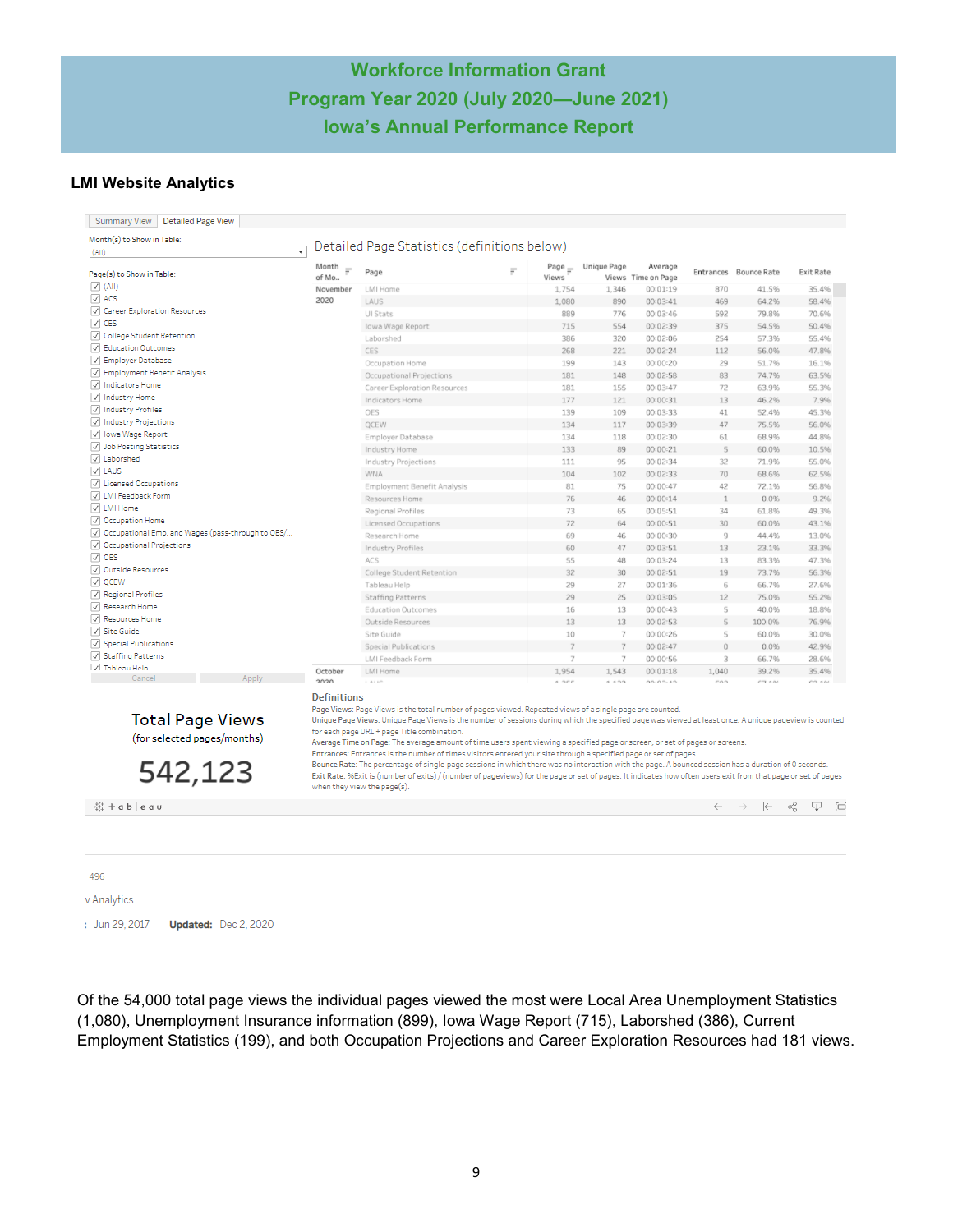#### **State and Local Industry and Occupational Employment Projections**

The primary activity for program year 2020 was the development of the long-term 2018-2028 industry and occupation projections for substate areas. Also the 2021-2022 two-year statewide industry and occupation forecasts. All of the long-term and short-term industry projections are displayed on the LMI website in Excel and as visualizations.

The Labor Market Information Division produced long-term and short-term projections using 3-digit NAICS industries and occupation projections using the SOC. Iowa created long-term statewide projections for industries and occupations. Substate 2018-2028 industry and occupational projections were created for the 15 Iowa Workforce Development Regions.

The short-term industry and occupational projections were constructed using a base of second quarter 2020 and were projected to second quarter 2022. The second quarter was used instead of the first quarter to capture the economic activity of the Covid-19 Pandemic.

The 2020Q2 to 2022Q2 substate short-term industry and occupational projections were developed with a geographic change of the new nine Local Workforce Development Areas, instead of the previous fifteen Iowa Workforce Development Regions.

In addition, sub-state short-term industry and occupational projections were developed for the 15 Iowa Workforce Development Regions for the 2019-2021 time period.

The projections were prepared in conjunction with the software, methodologies and guidelines of the Projections Managing Partnership state consortium including the new separations methodology for the occupations. Staff also participated in trainings offered by the Projections Managing Partnership when available.

#### **Industry Projections [https://www.iowaworkforcedevelopment.gov/industry](https://www.iowaworkforcedevelopment.gov/industry-projections)-projections :**

The three-digit long-term industry projections for the state and IWD Regions are displayed as a chart and Excel files. The state Excel files contain three tabbed data sorts – NAICS code, numeric growth and percent change. A two-digit visualization is also provided that displays boxes by relative employment size. Users can hover to reveal additional details about the industry such as base and projected employment, percent of base employment to total employment, and employment change.

- The sub state long-term industry projections for 2018 to 20128 were completed March 2020
- The statewide short-term industry projections for 2020Q2 to 2022Q were completed February 2021.
- The sub state short-term industry projections for 2020Q2 to 2022Q2 were completed February 2021.

#### **Occupational Projections [https://www.iowaworkforcedevelopment.gov/occupational](https://www.iowaworkforcedevelopment.gov/occupational-projections)-projections**  and are also posted on the Projections Managing Partnership's website**:**

The long-term and short-term occupational projections for the State and IWD Regions are displayed as a visualization, CSV files, and Excel files. The visualization delivers a quick view of data on a single occupation for a specified geography. These files offers the ability to download the large dataset. The Excel files uses sheets to allow data to be viewed by: SOC code, regional comparison, growth, wages, and occupational requirements (education, work experience, training). The Excel files for the long-term projections will contain several data sorts – SOC code, numeric employment change, growth rate, exits, transfers, new/growth, total openings, various wage levels, education, work experience, job training and skills.

- The sub state long-term occupation projections for 2018 to 20128 were completed September 2020.
- The statewide short-term occupation projections for 2020Q2 to 2021Q2 were completed August 2021.
- The sub state short-term industry projections for 2020Q2 to 2022Q2 were completed in August 2021.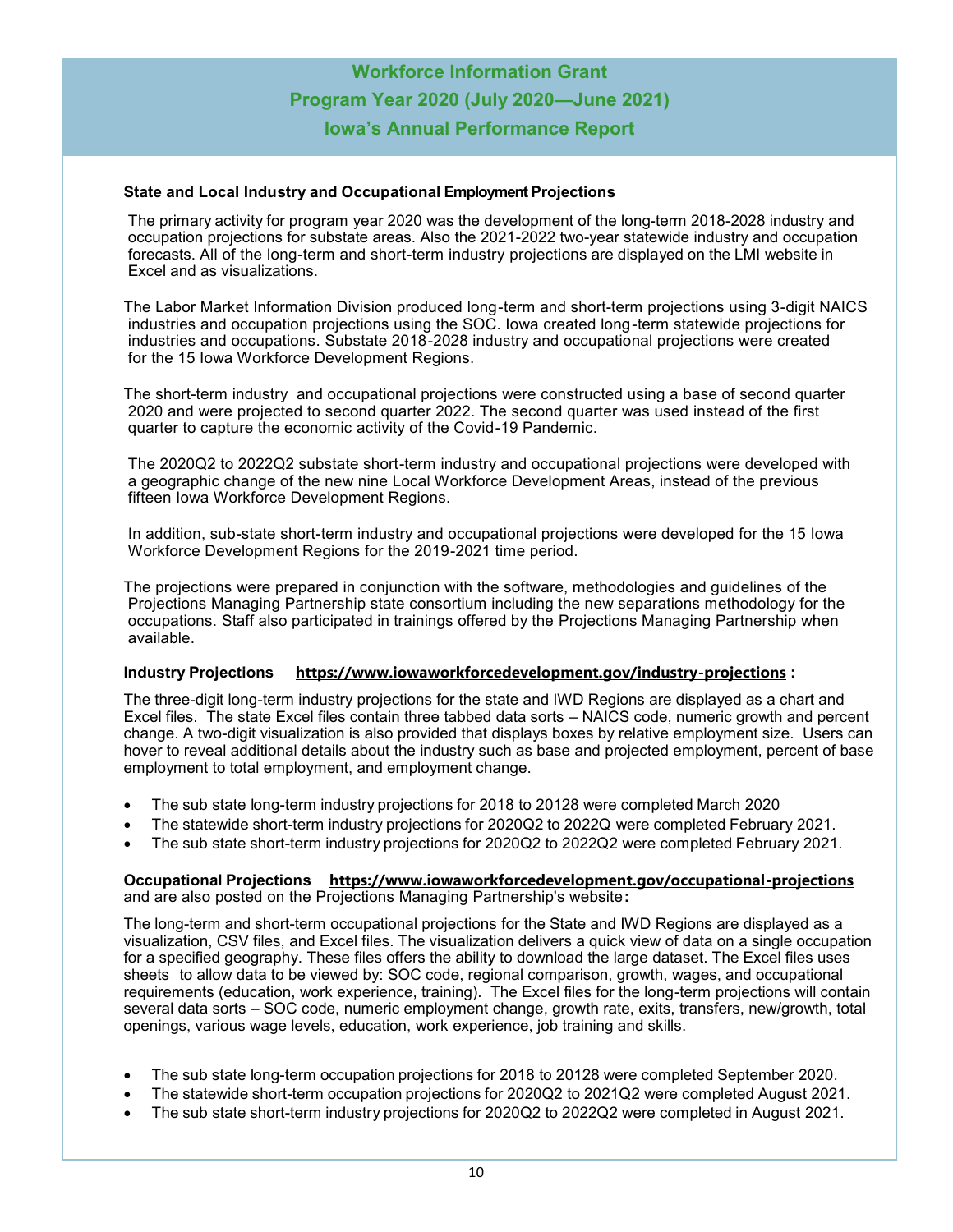#### **State and Local Industry and Occupational Employment Projections**

The 2020Q2 to 2022Q2 substate short-term industry and occupational projections were developed with a geographic change of nine new Local Workforce Development Areas, instead of the previous fifteen Iowa Workforce Development Regions.

In order to meet needs of our customer's needs:

- Industry and occupation projections are published with lower levels of suppression. This allows for the publication of more detailed state and local industry and occupational projections.
- Short-term industry and occupational projections were constructed using a base of second quarter 2020 and were projected to second quarter 2022. The second quarter was used in lieu of the first quarter to capture the economic activity of the Covid-19 and meet the needs of customers request for the availability of more current data.
- Short-term and long-term occupational projections are published with additional data such as several levels of wages, education, job training and top O\*Net skills.
- The local IWD offices and partners are consulted and asked for input on the activities and needs of businesses prior to developing the long-term forecasts. This was accomplished through the development and distribution of a spreadsheet to capture information such as new businesses, expansion and closures.

Funds provided by the WIG support the staff responsible for this activity.

#### **Additional Activities**

• Created over 100 customized Iowa Wage Reports were created using WIG funds. The reports are produced using the information obtained from the Bureau of Labor Statistics Occupational Employment and Wages data. The wages are made current by applying an Employment Cost Index. The Iowa Wage Reports are created to respond to customers request for occupational wages for a non-BLS area and also to provide current wages.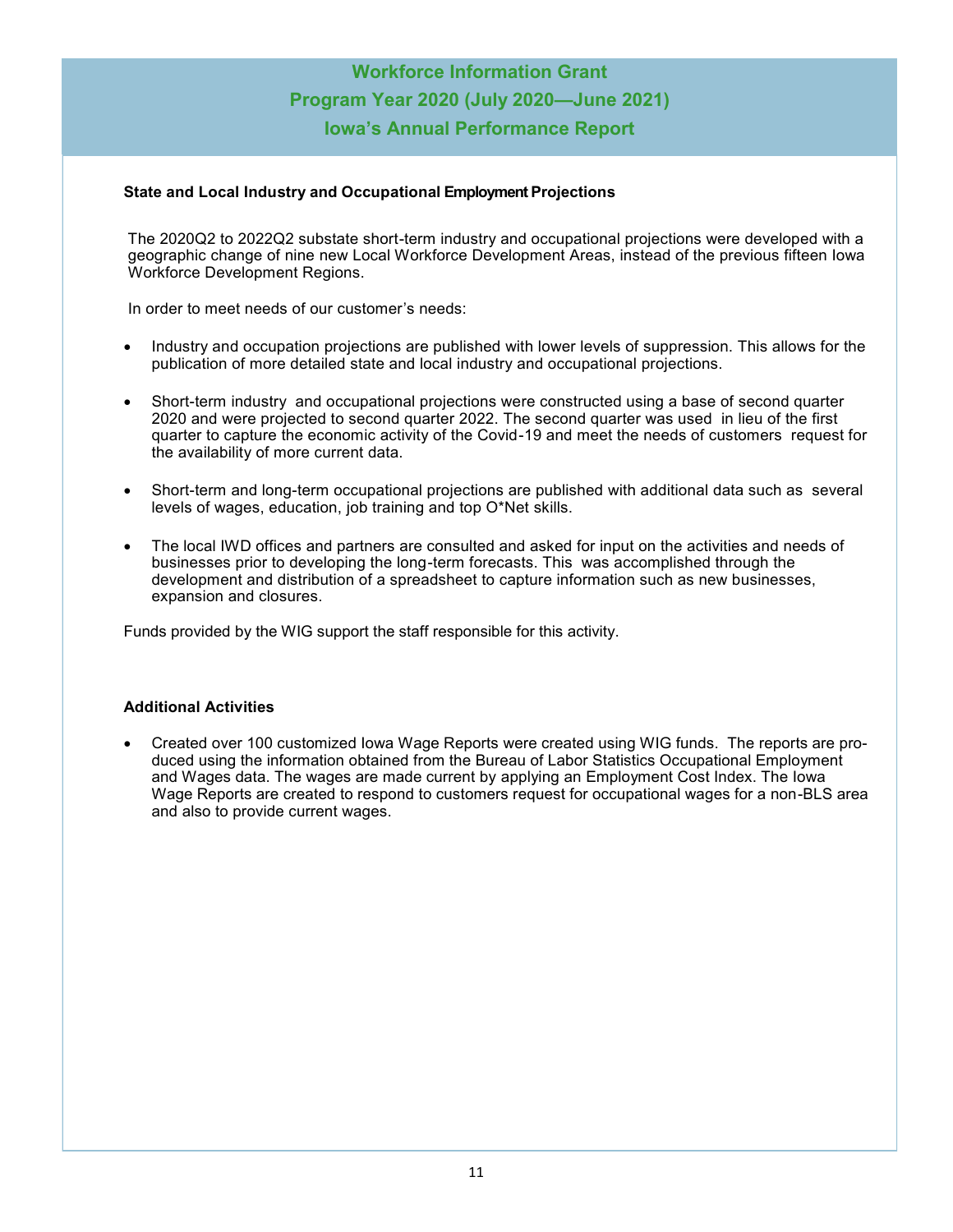#### **Publications and Reports**

The following were updated with current information during Program Year 2020. Funds provided by the WIG support this activity.

#### *ANNUAL ECONOMIC ANALYSIS*

Iowa's Workforce and the Economy — is the annual economic publication that provides an overview of Iowa's economy, trends in the labor force and nonfarm employment. Also included are articles featuring the economic impact on unemployment insurance claims and benefits, leisure and hospitality industry, 2020-2022 industry projections occupational outlook, registered apprenticeships and the nursing demand survey.

*[https://www.iowaworkforcedevelopment.gov/sites/search.iowaworkforcedevelopment.gov/files/](https://www.iowaworkforcedevelopment.gov/sites/search.iowaworkforcedevelopment.gov/files/documents/2018/iowaworkforceandtheeconomy_2021.pdf) [documents/2018/iowaworkforceandtheeconomy\\_2021.pdf](https://www.iowaworkforcedevelopment.gov/sites/search.iowaworkforcedevelopment.gov/files/documents/2018/iowaworkforceandtheeconomy_2021.pdf)*

*BUSINESS CONNECTION GUIDE*—a business operations resource directory with valuable information on starting and running a business.

*https://www.iowaworkforcedevelopment.gov/sites/search.iowaworkforcedevelopment.gov/files/ documents/2018/Business%20Connection%20Guide%2C%2011-2020.pdf*

*CAREER AND EDUCATION OUTLOOK—provides job information by education level for mean hourly wage, fastest growing occupations and occupations with the most openings for the Iowa Workforce Development Regions.*

*[https://www.iowaworkforcedevelopment.gov/career](https://www.iowaworkforcedevelopment.gov/career-exploration-resources)-exploration-resources*

*CAREER CONNECTION GUIDE*—a jobseeker resource directory filled with valuable information related to jobs.

*[https://www.iowaworkforcedevelopment.gov/sites/search.iowaworkforcedevelopment.gov/files/](https://www.iowaworkforcedevelopment.gov/sites/search.iowaworkforcedevelopment.gov/files/documents/2018/Career%20Connection%20Guide%2C%2011-2020.pdf) [documents/2018/Career%20Connection%20Guide%2C%2011](https://www.iowaworkforcedevelopment.gov/sites/search.iowaworkforcedevelopment.gov/files/documents/2018/Career%20Connection%20Guide%2C%2011-2020.pdf)-2020.pdf*

*CAREER, INDUSTRY AND POPULATION REPORT* — provides an overview of the state's industry, occupation and population trends in a short, concise format describing growth rate patterns for each.

*https://www.iowaworkforcedevelopment.gov/sites/search.iowaworkforcedevelopment.gov/files/ documents/2018/Career%20Industry%20Population%20Report\_2018-2028.pdf*

*CAREER PLANNERS AND JOB SEEKERS ON-LINE REFERENCE GUIDE* — a resource for jobseekers and career changers.

*[https://www.iowaworkforcedevelopment.gov/sites/search.iowaworkforcedevelopment.gov/files/](https://www.iowaworkforcedevelopment.gov/sites/search.iowaworkforcedevelopment.gov/files/documents/2018/2020%20Career%20Planners%20%26%20Job%20Seekers%20On-Line%20Reference%20Guide%2C%2011-2020.pdf) [documents/2018/2020%20Career%20Planners%20%26%20Job%20Seekers%20On](https://www.iowaworkforcedevelopment.gov/sites/search.iowaworkforcedevelopment.gov/files/documents/2018/2020%20Career%20Planners%20%26%20Job%20Seekers%20On-Line%20Reference%20Guide%2C%2011-2020.pdf)-Line%20Reference% [20Guide%2C%2011](https://www.iowaworkforcedevelopment.gov/sites/search.iowaworkforcedevelopment.gov/files/documents/2018/2020%20Career%20Planners%20%26%20Job%20Seekers%20On-Line%20Reference%20Guide%2C%2011-2020.pdf)-2020.pdf*

**EMPLOYERS AND PROFESSIONALS ON-LINE REFERENCE GUIDE***—* resource for planning a business activity or changing existing practices for an organization.

*https://www.iowaworkforcedevelopment.gov/sites/search.iowaworkforcedevelopment.gov/files/ documents/2018/2020%20Employers%20%26%20Professionals%20On-Line%20Reference%20Guide%2C% 2011-2020.pdf*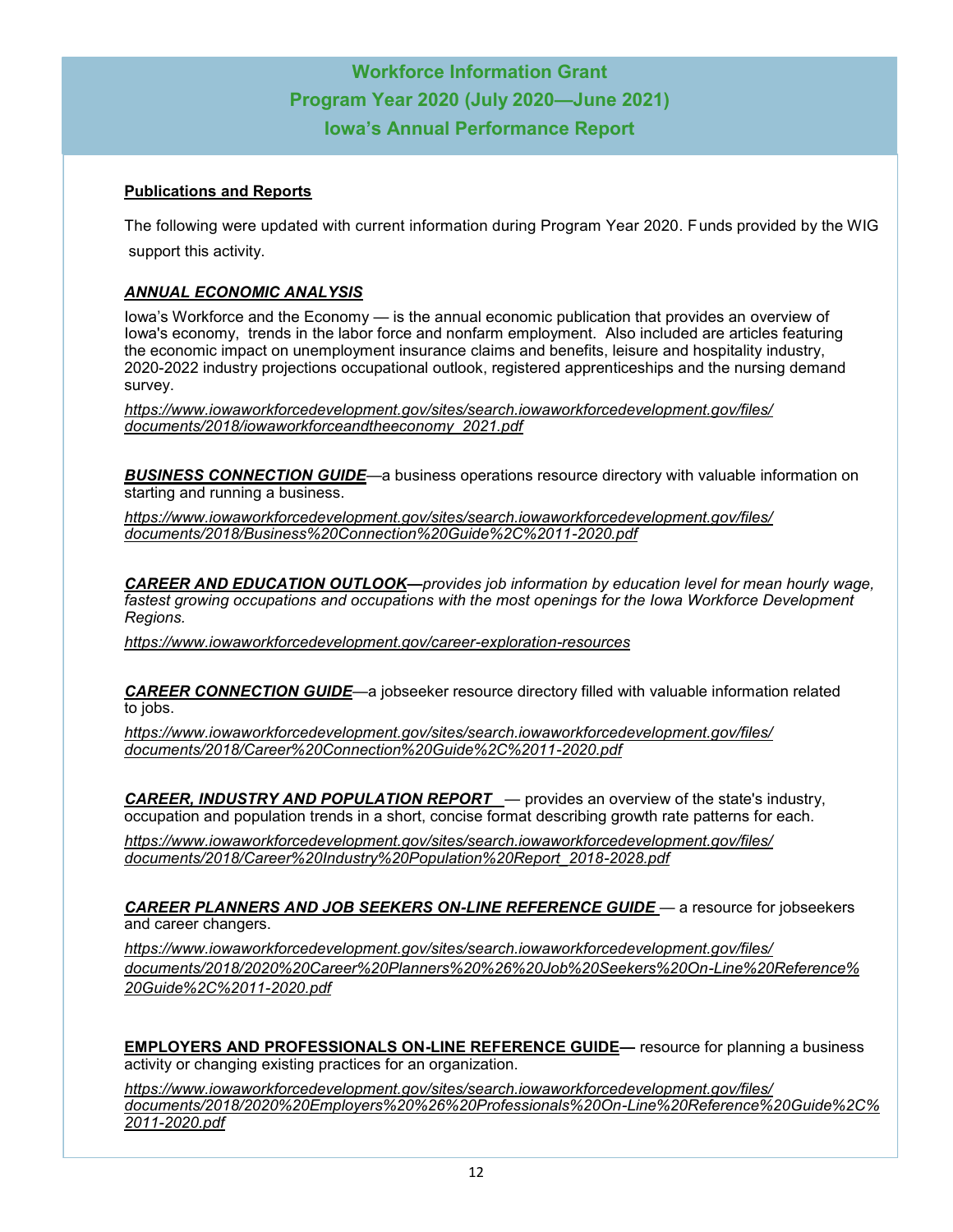#### **Publications and Reports**

The following were updated with current information during Program Year 2020. Funds provided by the WIG support this activity.

*EMPLOYER DATABASE —* a tool for career exploration, job search, job development, employment support services that provides employer information by industry. The database includes information such as the employer name, contact information, website, size class, and more. It was updated in the Fall of 2019 and Spring of 2020. Staff provided updates to the company Infogroup when notified of any changes.

*[https://www.iowaworkforcedevelopment.gov/employer](https://www.iowaworkforcedevelopment.gov/employer-database)-database*

*GREEN JOBS—provides occupational projections, wages, career preparation information and top skills for jobs that have been impacted by the green economy.*

*https://www.iowaworkforcedevelopment.gov/career-exploration-resources*

*HOT JOBS—provides occupational projections, wages, career preparation information and top skills of high-demand, high-salary jobs for the state and Iowa Workforce Development Regions. https://www.iowaworkforcedevelopment.gov/career-exploration-resources*

*IOWA LICENSED OCCUPATIONS* — provides job seekers, career counselors and other individuals interested in occupations in Iowa that require a license, certificate or commission issued at the State level. Information provided includes: authorizing statute, requirements, fees, examination information, and licensing authority for over 100 occupations.

*[https://www.iowaworkforcedevelopment.gov/iowa](https://www.iowaworkforcedevelopment.gov/iowa-licensed-occupations)-licensed-occupations*

*IOWA WAGE REPORTS—provides updated occupational wages from the Bureau of Labor Statistics Occupational Employment and Wage Statistics program.*

*[https://www.iowaworkforcedevelopment.gov/iowa](https://www.iowaworkforcedevelopment.gov/iowa-wage-report)-wage-report*

*LABOR MARKET INFORMATION GUIDE—provides an explanation of the data and publications displayed on the Labor Market Information website.*

*https://www.iowaworkforcedevelopment.gov/labor-market-information-site-guide*

*STATUS OF THE IOWA WORKFORCE AND THE ECONOMY—a brief monthly analysis of the economy and information on Iowa's unemployment insurance activity. The reports is available monthly on the LAUS page. https://www.iowalmi.gov/sites/search.iowaworkforcedevelopment.gov/files/documents/2018/ StatusIowaWorkforce08\_2021.pdf*

*STEM JOBS—provides occupational projections, wages, career preparation information and top skills for science, technology, engineering and math vocations for the state and Iowa Workforce Development Regions. https://www.iowaworkforcedevelopment.gov/career-exploration-resources*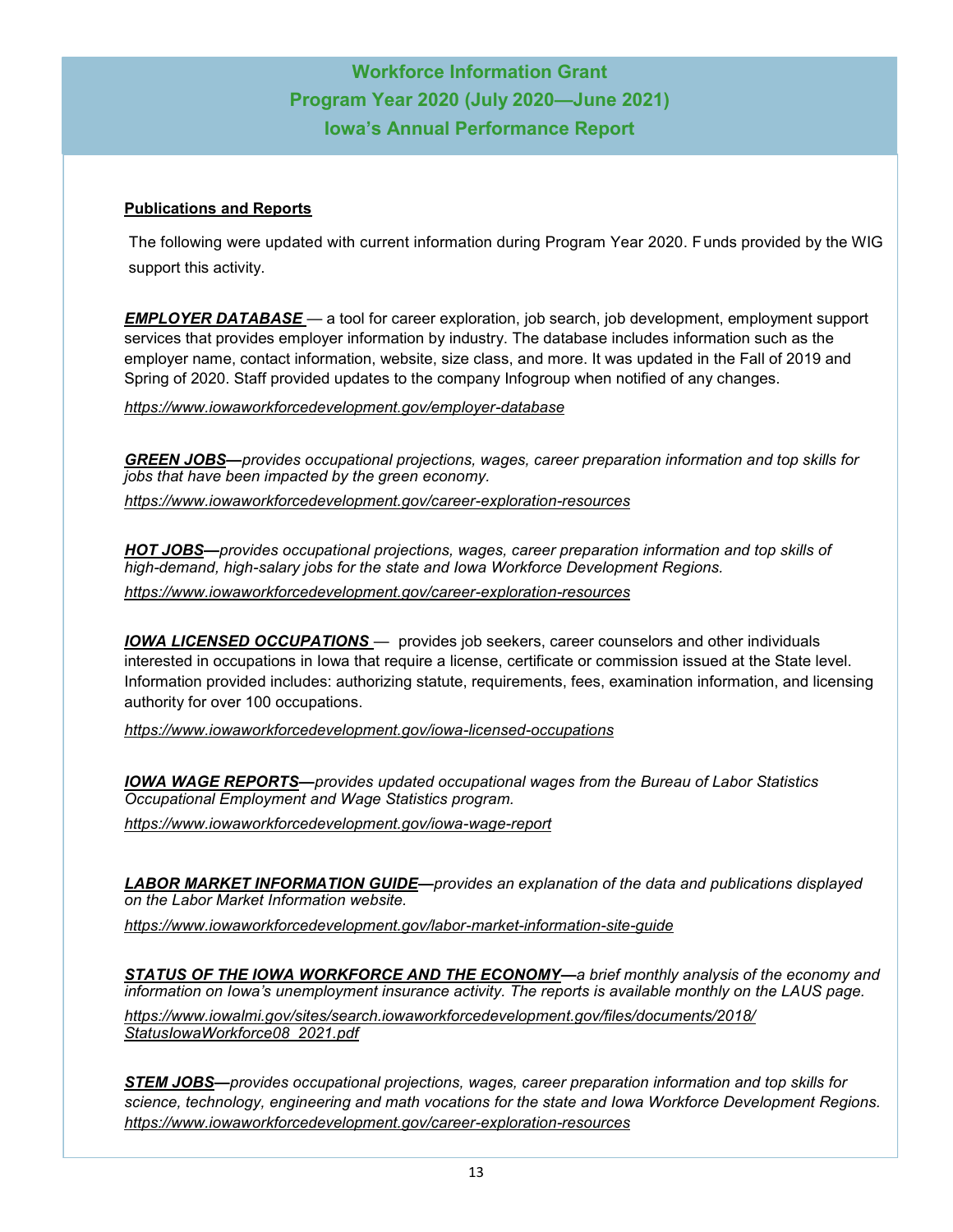#### **Publications and Reports**

The following were updated with current information during Program Year 2020. Funds provided by the WIG support this activity.

*INDUSTRY PROFILES—twenty documents on the major sectors of the Iowa economy. The publication for each industry compares the wages and employment over several years, by county, state and the Midwest region.*

*[https://www.iowaworkforcedevelopment.gov/industry](https://www.iowaworkforcedevelopment.gov/industry-profiles)-profiles*

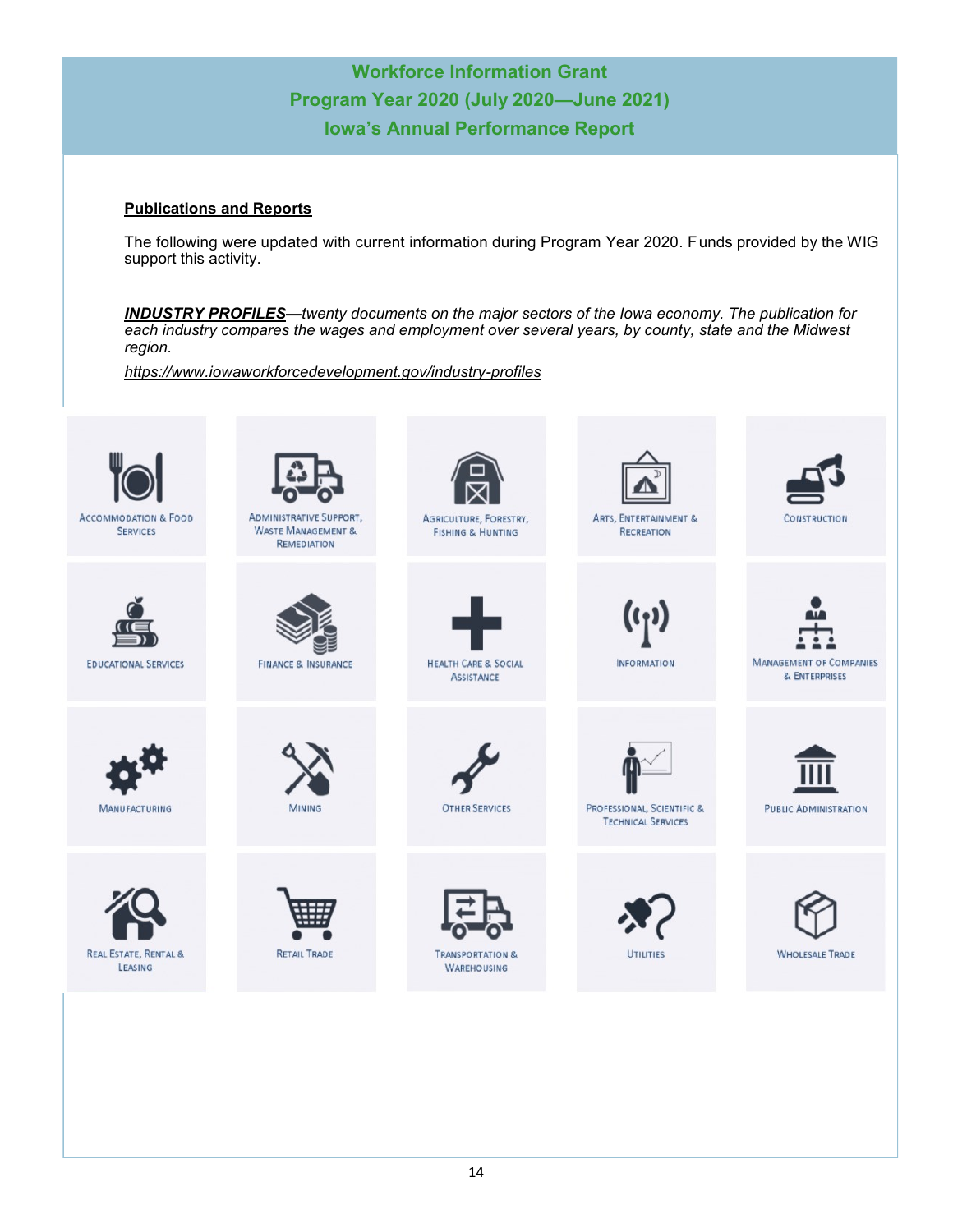#### **Research Bureau's Publications and Reports**

The Research Bureau works jointly with the other Bureaus within the Labor Market Information Division to respond to requests, conduct LMI training and update and place information on the LMI website. The team members also create customized research and analysis for other agencies, Home Base Iowa, health care providers and nurses, registered apprenticeships, Future Ready Iowa initiatives, Iowa Department of Education and local economic developers.

Below are the Bureau's regularly produced products which are found under the Research tab of the LMI website. These products are not covered under the Workforce Information Grant.

#### *COLLEGE STUDENT ANALYSIS*

Iowa Workforce Development in cooperation with community colleges, state universities, and private institutions including career and technical schools across Iowa conducts the Iowa College Student Survey. The survey is distributed to each postsecondary institution and then emailed to students.

The purpose of the survey is to gather information regarding students' intentions to remain in Iowa or relocate following graduation or program completion. In addition, students are asked to rate what factors are most important to them when deciding where to locate and to provide their perception of Iowa.

[https://www.iowaworkforcedevelopment.gov/iowa](https://www.iowaworkforcedevelopment.gov/iowa-college-student-retention)-college-student-retention

#### *EDUCATION OUTCOMES*

Custom research designed to assist colleges/universities in the determination of the effectiveness of their educational programming through the matching of education data to employment and wage data.

[https://www.iowaworkforcedevelopment.gov/education](https://www.iowaworkforcedevelopment.gov/education-outcomes)-outcomes

#### *EMPLOYMENT BENEFIT ANALYSIS*

Based on data from an employer survey, this product provides information on the benefits provided by Iowa employers to their full-time and part-time employees.

#### [https://www.iowaworkforcedevelopment.gov/employment](https://www.iowaworkforcedevelopment.gov/employment-benefit-analysis)-benefit-analysis

#### *LABORSHED STUDIES*

Laborshed studies are supply-side, labor availability study of people ages 18-64, based on commuting patterns into an area. They provide community leaders, economic developers, site selectors and existing or prospective employers a flexible tool or understanding the workforce characteristic of their local labor market.

A Laborshed is the area or region from which an employment center draws commuting workers. It shows the distribution or workers regardless of boundaries. These studies also address underemployment, availability of labor and likeliness of the employed or not employed to change or accept employment. Other topics covered include current and desired occupations, wages, hours worked, job search resources and distance willing to travel for work.

[https://www.iowaworkforcedevelopment.gov/laborshed](https://www.iowaworkforcedevelopment.gov/laborshed-studies)-studies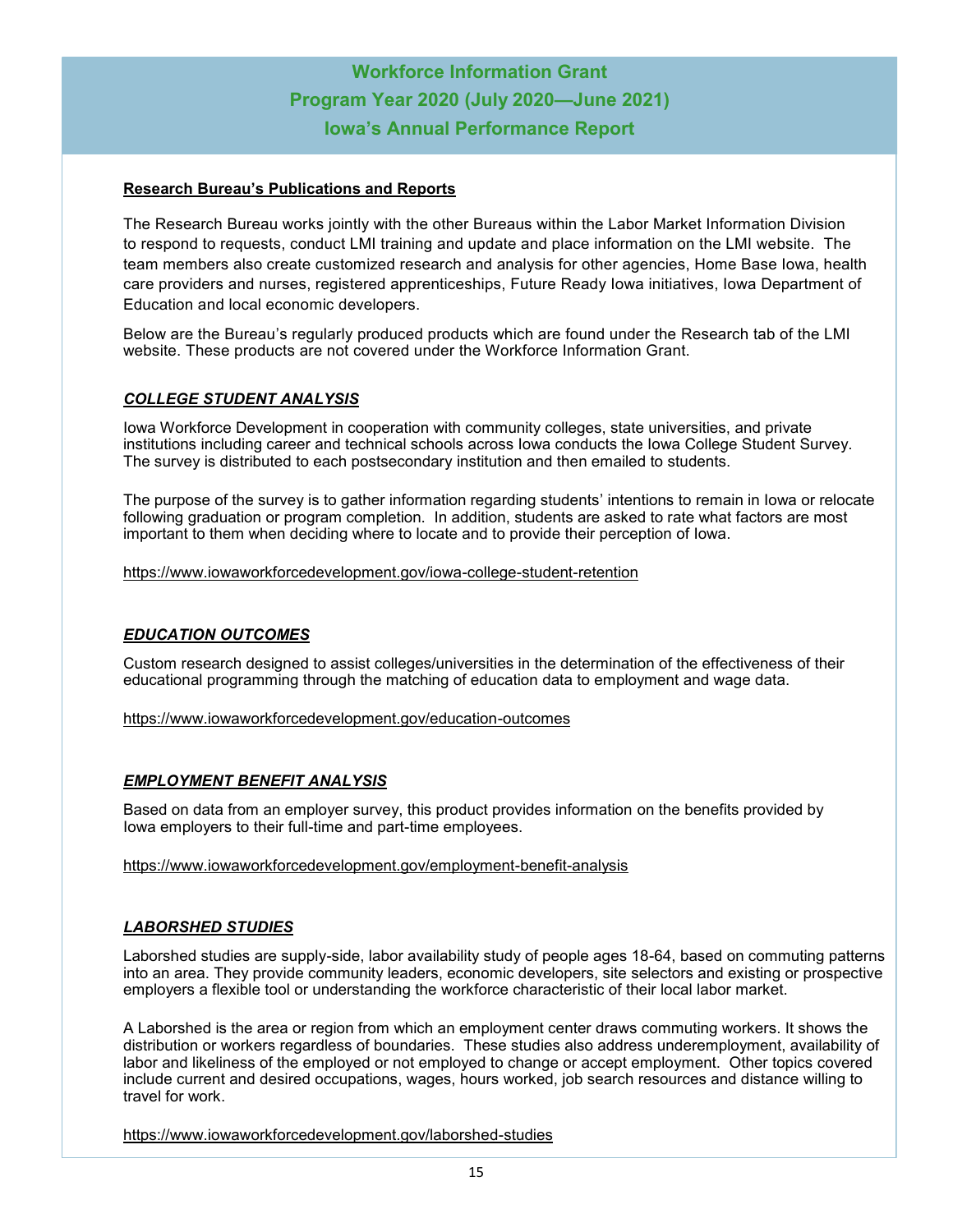#### **Research Bureau's Publications and Reports**

#### **WORKFORCE NEEDS ASSESSMENT**

This annual Iowa employer survey is conducted by Iowa Workforce Development. Employers are asked to provide information on both their current level of employment and their current and expected job vacancies.

The goal is to collect data regarding the demand for workers and the skills required for workers statewide and regionally. This information is used by economic developers, government officials, employers and educational administrators to guide their decisions on issues related to workforce development, training and employee recruitment programs.

*[Iowa Workforce Needs Assessment | iowaworkforcedevelopment.gov](https://www.iowaworkforcedevelopment.gov/wna) - www*

In addition, the Research Bureau has provided requested analysis for:

- **GAP Exploratory Analysis**
- Gainful Employment
- Governor's STEM Advisory Council
- Iowa Board of Nursing
- Iowa Board of Nursing
- Iowa Department of Corrections
- Iowa Department of Education
- Iowa Department of the Blind
- Iowa Registered Apprenticeships
- Iowa Vocational Rehabilitation
- Perkins Reporting
- PROMISE Jobs
- Trade Adjustment Assistance Community College and Career Training

There are also several data sharing agreements in place with a variety of Iowa state agencies and the U.S. Department of Labor's Office of Apprenticeships, fifteen Iowa community college districts, select private and regent colleges, Nebraska Department of Labor's Wage Record Interchange System.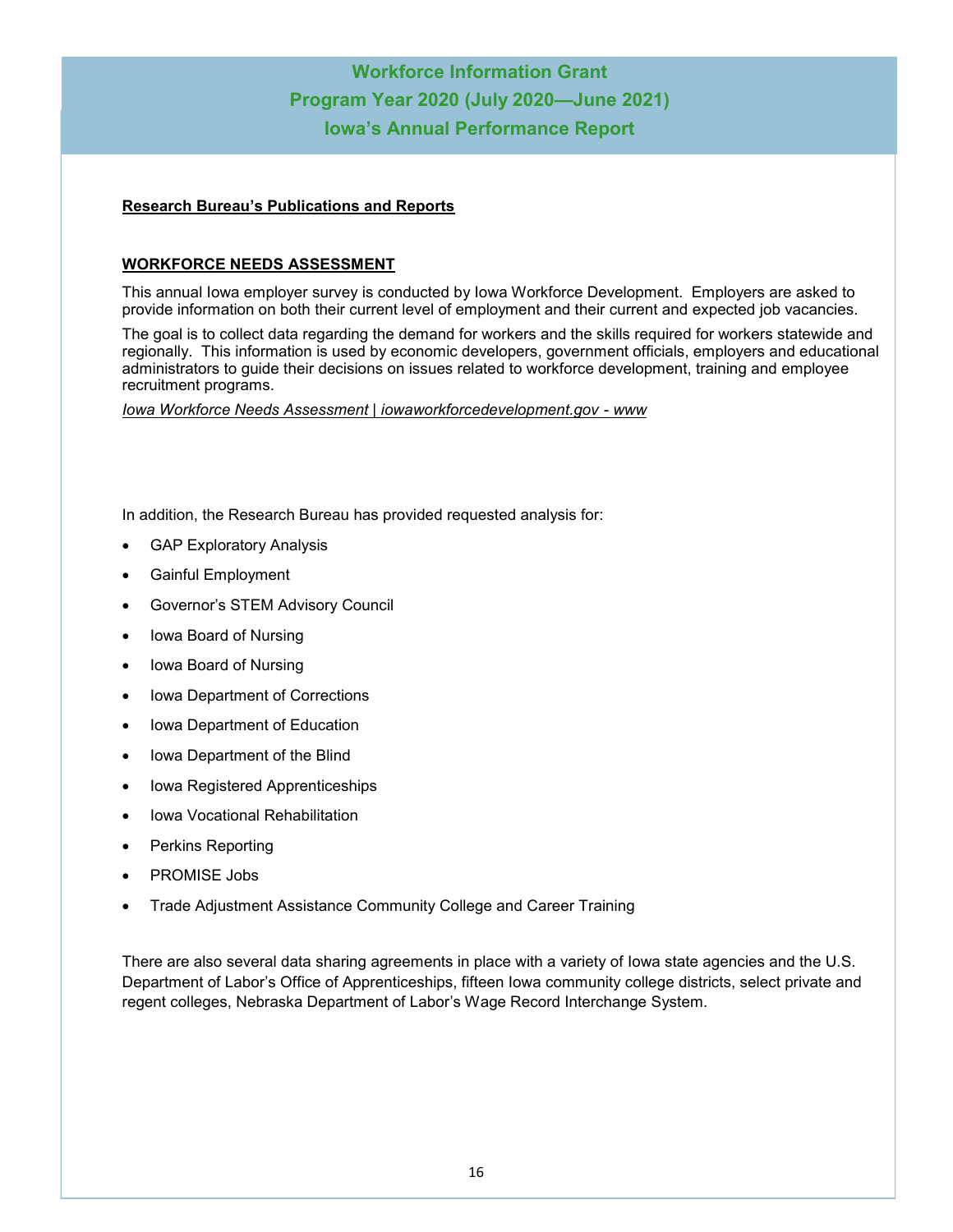### **LMI Trainings**

Prior to Covid-19 Labor Market Information training was conducted in-person at the request of our customers. They preferred to use computers during the training and have staff present to guide the training, demonstrate features of the LMI website, and answer questions. The pandemic also required local office staff to provide customer assistance with unemployment insurance due to the record number of claims that were filed and limit access to the buildings. Many of Iowa's businesses were not able to open their doors to outside visitors and limited contact with outsiders. In addition workshops and scheduled presentations were cancelled. Six trainings were provided with a total audience of seventy-five participants.

However, LMI staff remained available to provide training which were requested more by individuals than groups with a few group presentations conducted via the internet. This was provided at the request of our customers who had questions on using the website, locating the information and discovering the LMI that could address their questions. The customers were asked if their needs were met and required any additional information. Contact information for the presenters was also made available for future questions or training requests.

LMI staff will encourage the use of virtual training to customers and actively seek out participation from local office staff, partners and customers. A customer satisfaction survey to gather information on the needs of customers and the development of new products.

Funds provided by the WIG support this activity.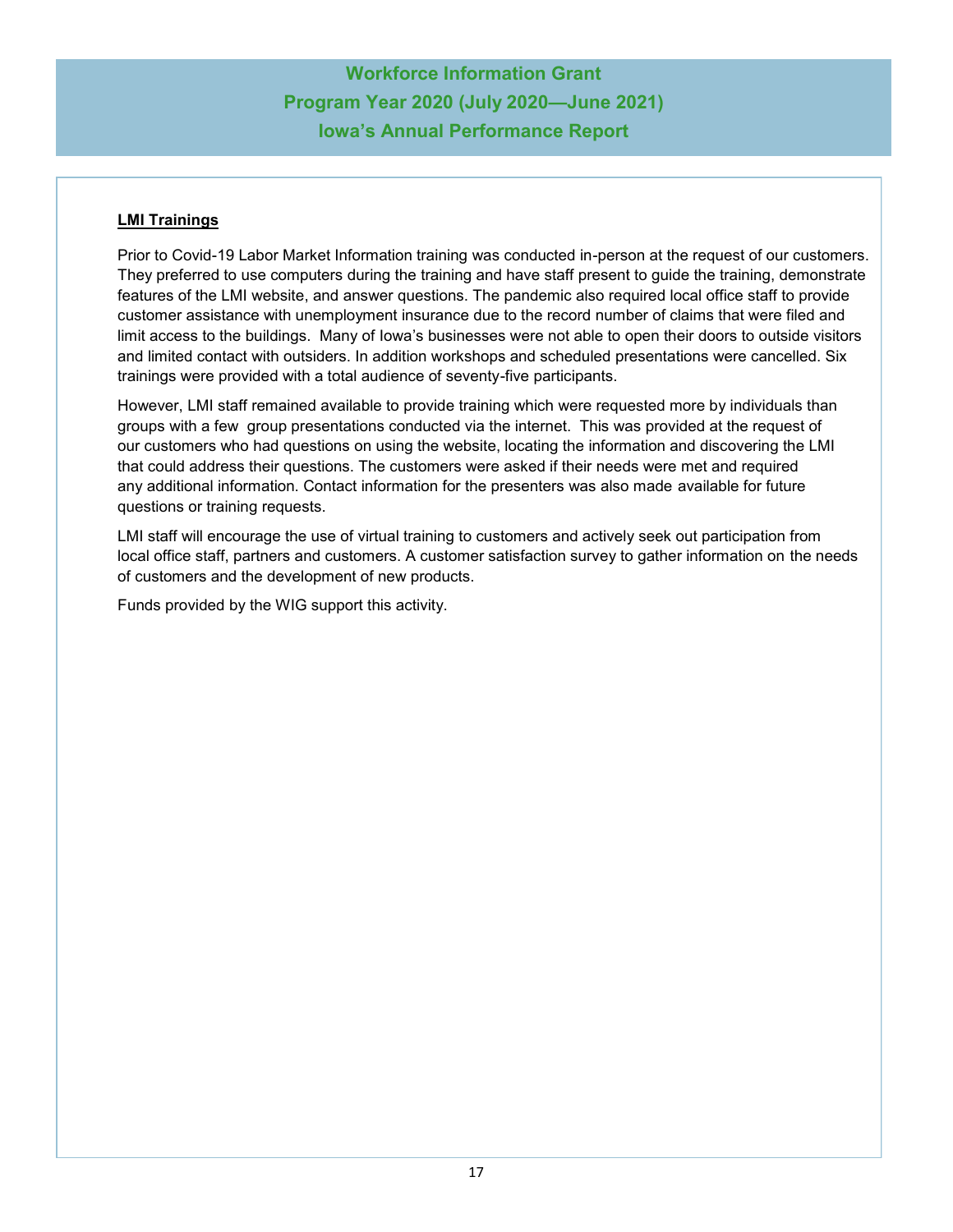#### **Partnerships and Consultations**

- Created a brief survey tool to collect data from the local IowaWorks office managers on the future direction of their area's industries and occupations. This information will be used to enhance the regional industry and occupation projections.
- Contacted the Division Administrator to work with local managers to schedule in-person LMI trainings. On-site LMI trainings are the preferred method of delivery. However, due to COVID-19 no in-person training was conducted. Future plans will be made.
- Reviewed and updated the Home Base Iowa website to included relevant Labor Market Information.
- Provided occupational employment and wage data for Future Ready Iowa.
- Provided helpful LMI to the Geographic Solutions for the Iowa Works system.
- Provided Iowa Prison Industries with information on occupational wage and employment data, local unemployment rates and industry employment for semi-annual updates. Also reviewed information for new Prison Industry Employment projects and provided a written response.
- Met with the IWD Registered Apprenticeship staff and provided occupational information.
- Met with WIOA administer and created and filled data drives to be used in the development of local plans.
- Completed ten certifications for the United States Department of Agriculture, Rural Loan Application.
- Participated in meeting with the Longitudinal Employer-Household Dynamics Research Center for Economic Studies.
- Participated in NASWA Survey Team meetings.
- Participated in 2021 LMI Institute Annual Member Meeting.
- Attended WIOA meetings regarding allocations and LMI resources.
- Participated in BLS National Alternate Projections Meeting to Address Covid-19.
- Participated in LEHD WebEx— A New Measure of Multiple Jobholders in the U.S. Economy.
- Participated in Bureau of Labor Statistics Regional and National Meetings.
- Participated in Statistics Adjustment Model Meetings with WIOA staff.
- Participated in Metrics Subcommittee meetings for Iowa's Children Health Board.
- Participated in Projections Managing Partnership Pre-Summit Forum: Forecasting Industry and Occupation Trends Beyond COVID-19.
- Participated in Wage Records Pilot Meetings.
- Reviewed data sharing agreements with other states and entities.
- Reviewed and completed twelve data sharing agreements with the Longitudinal Employer-Household Dynamics Research Center for Economic Studies.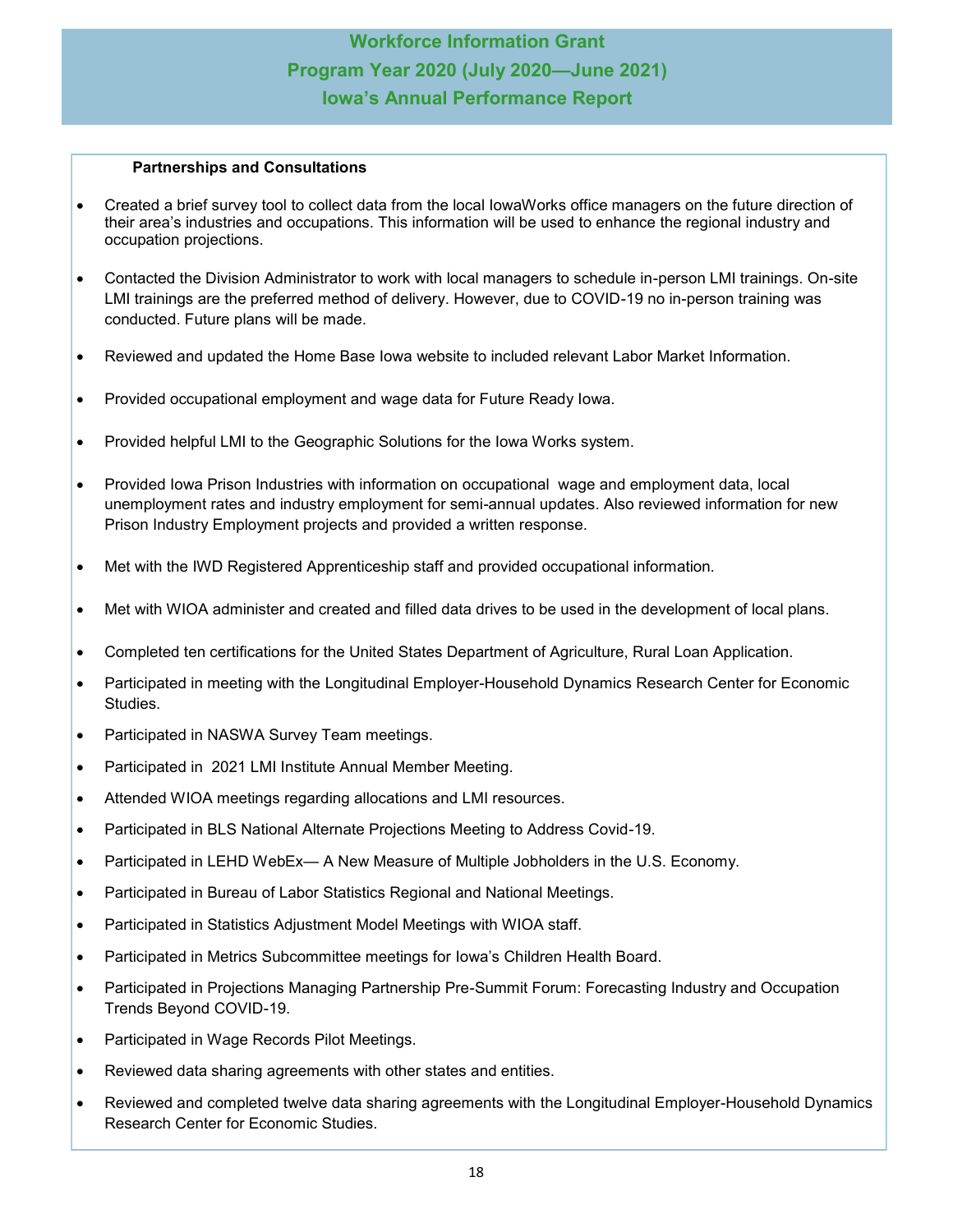#### **Partnerships and Consultations**

- Provided information for Registered Apprenticeship Grant on current and future projected state-wide demand for targeted industries, data on underrepresented populations, veterans, minorities and incarcerated individuals and Covid-19 impacted industries.
- Provided the Iowa Economic Development Authority monthly information on Iowa's employment, population and labor force.
- Reviewed economic research and articles prepared by the Iowa Department of Revenue.
- Responded to media requests on a variety of topics including: unemployment rate by race, county level statistics on gender and labor force, county level demographics, labor force data, unemployment claims by industry and gender, and unemployment insurance continued claims by gender.
- Provided Registered Apprenticeships current and projected employment for selected statewide industries.
- Provided data, research and analysis on Iowa's labor force and economy.
- Provided economic data to Iowa's Revenue Estimating Committee
- Provided project proposals for funding from the American Recovery Act.
- Reviewed Iowa newspapers for economic articles that impact businesses-opening, closures, expansions.
- Participated in integrated data research to support lowa's children and families.
- Provided industry information to the Iowa Department of Public Health to assist with the Covid-19 vaccination plan by local areas.
- Participated in Resilient Jobs Research Project with the Iowa Department of Education to examine industries and occupations before and during Covid-19.
- Created and submitted data for Iowa's Areas of Substantial Unemployment.
- Attended meetings with staff from the Governor's Office and Department Administrators.
- Completed WIOA LMI Project for Iowa and the newly formed IWD Regions. This included visualizations and data for LAUS, occupational projections, occupation wages, regional profiles, occupation summaries, industry projections, QCEW, American Community Survey demographics, job postings, Laborshed studies, occupational publications, regional profiles, and workforce needs assessments
- Provided Iowa's Legislative Services with information on unemployment by race.
- Provided employer information to Home Base Iowa to assist in efforts to recruit members and provide assistance to Veterans.
- Responded to questions and requests for information from IWD Administrators and Public Information Officer, Governor's Office, IWD local offices, legislators, state and local agencies, media, employers, researchers, nonprofit organizations, the public and education institutions.

Funds provided by the WIG support this activity.